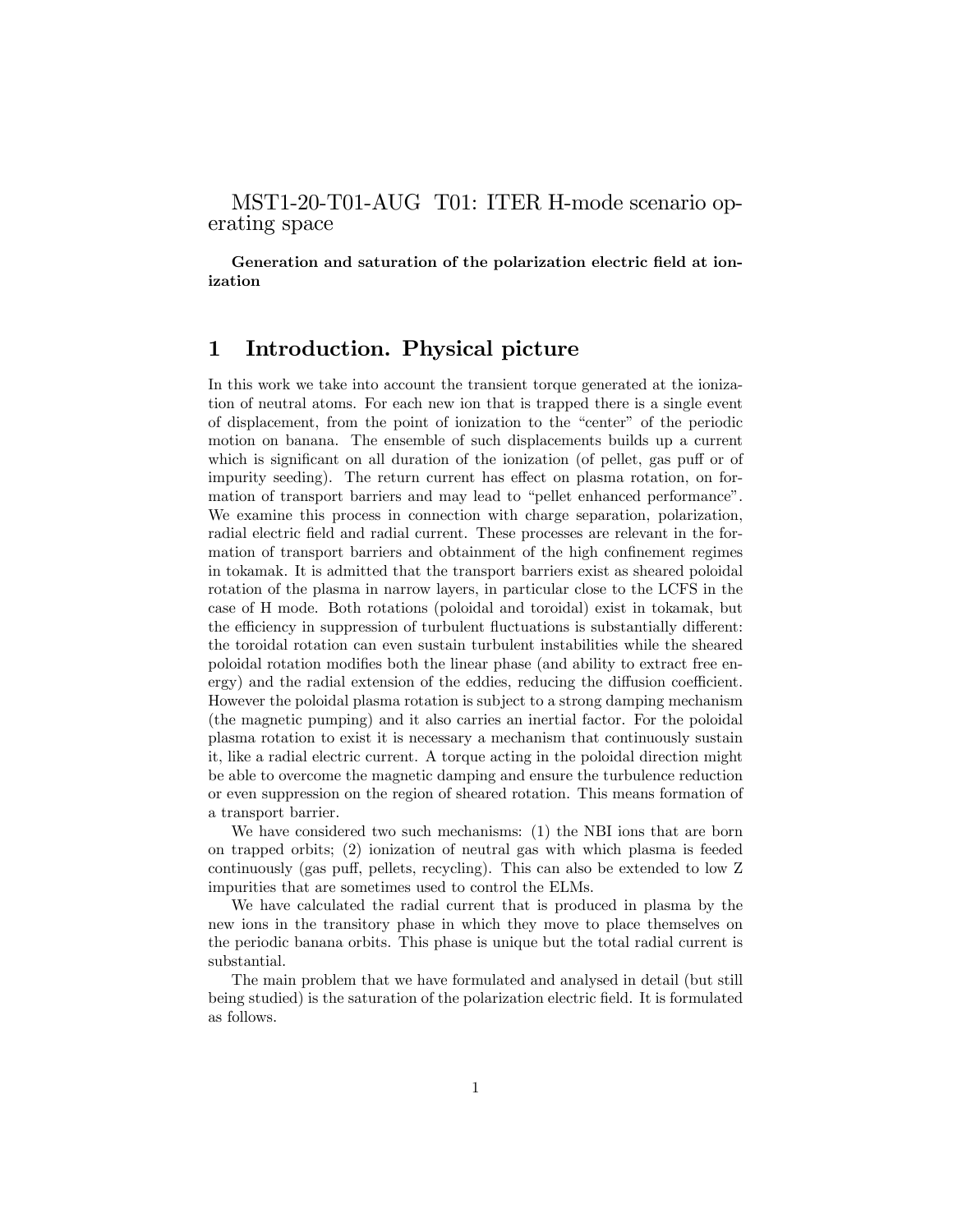Consider an ionization event which generates an electron and an ion. The electron has a small radial drift (because of its small mass) and will remain close to the magnetic surface. The ion has a much larger radial displacement, which can be seen as between the point where it is born to the "center of its banana orbit" which is the average of the all positions on the banana. This displacement is a radial current and is the unique event which consists of current, since after that the motion (on banana) is periodic. However this current is repeated for all the ionization events (leading to trapped ions) and the total magnitude can be substantial. By the conservation of charge the background plasma must respond with an opposite (return) current and this will produce a torque  $\mathbf{j}^{return} \times \mathbf{B}$ acting on plasma and producing rotation.

In the same time we have a separation of charge: the electron and the ions, initially occupying the same position at ionization are now separated by a finite distance on the equatorial plane (due to banana symmetry). There is an electric field that results, a polarization. The effect is a drift  $E \times B$  is added to the neoclassical drift of particles.

A natural question can be formulated: since the process of ionization is continuous (or acting on a very long time scale) the charge separation seems to continuously increase and the electric field (polarization) will increase too. The question is what is a mechanism that can saturate the growth of the electric field, preventing it to reach extremely high magnitude.

We can think to a new ion that must move to its "center of banana" against the already present polarization electric Öeld. On one hand the ion motion will also contain the  $E \times B$  drift in the neoclassical equations. On the other hand the problem is no more only kinematic (as the neoclassical equations are  $d\mathbf{x}/dt = \mathbf{v}_{drift}^{neo}$  but also energetic. Since the ion is constrained to settle on the banana orbit (a pure geometrical effect), it will have to spend energy to overcome the obstacle of the electric Öeld. This energy is taken from the initial energy of the ions and this will modify its trajectory. In particular the electric field with large spatial variation will produce the squeezing factor for the banana. But we cannot expect that the only effect of the new ion moving against the polarization electric Öeld is the squeezing factor. This by itself cannot provide saturation.

We have to consider the other processes in which is involved the polarization electric field. One of them is the rotation drift  $E \times B$  of the bulk plasma. This is subject to collisional friction. Then the polarization electric field resulting from charge separation at ionization will only increase until the rotation is saturated by viscosity. This is the suggestion made by Honda et al. without however providing an analytical framework describing the establishment of stationary equilibrium.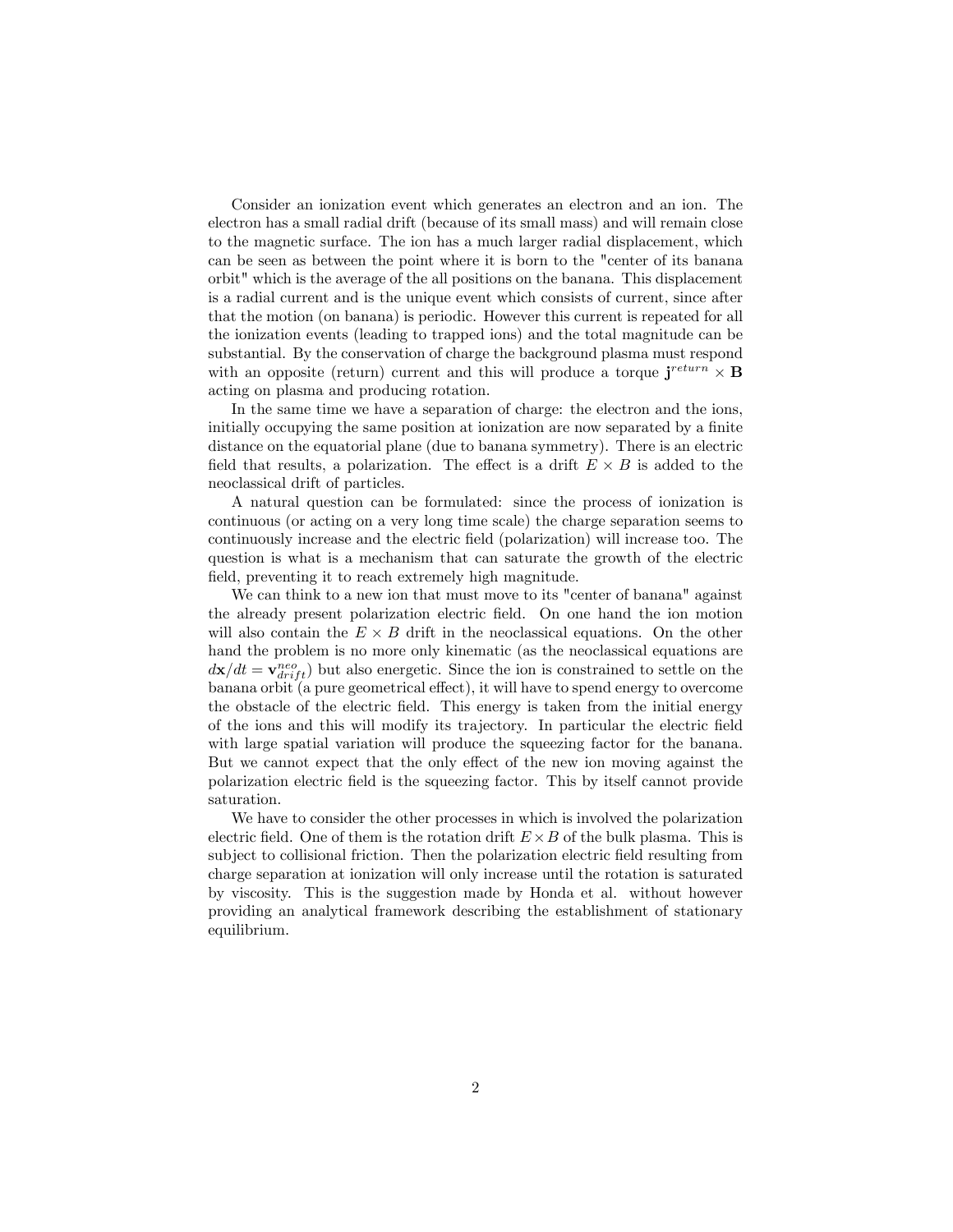## 2 Radial electric field and radial current (fluid approach)

We review here the fluid approach to the polarization process (Honda et al.). The magnetic field

$$
\mathbf{B} = \mathbf{\nabla} \varphi \times \mathbf{\nabla} \psi + I \mathbf{\nabla} \varphi
$$

and Ampere's law

$$
\nabla \times \mathbf{B} = \mu_0 \mathbf{j} + \frac{1}{c^2} \frac{\partial \mathbf{E}}{\partial t}
$$

the density of current is total, includes imposed current and plasma response (polarization).

Surface averge of the radial projection

$$
\langle \mathbf{j} \cdot \mathbf{\nabla} \psi \rangle = \varepsilon_0 \frac{\partial}{\partial t} \left( \left\langle |\mathbf{\nabla} \psi|^2 \right\rangle \frac{\partial \phi}{\partial \psi} \right)
$$

The radial current (surface-averaged) is connected with the time variation of the radial electric field.

The determination of the radial current will be done in  $fluid$  formulation.

The current crossing the surface (radial) is determined by friction forces acting in toroidal momentum balance.

$$
m_a n_a \frac{d\mathbf{u}_a}{dt} = -\nabla p_a - \nabla \cdot \pi_a
$$
  
+ $e_a n_a \mathbf{E} + \mathbf{e}_a n_a \mathbf{u}_a \times \mathbf{B}$   
+ $\mathbf{R}_a$ 

There will be two operations on this momentum conservation equation.

One is the projection on the *toroidal* direction  $\nabla \varphi$ , followed by surface average.

The other is *parallel* projection (on the magnetic field direction **B**) followed by the surface average.

Even if the distinction between these two directions ( $\nabla\varphi$  and **B**) seems weak the first operation emphasize the radial current while the second cannot.

The momentum equation is projected on the toroidal direction,  $R^2\nabla\varphi$ , plus  $\langle \rangle$ 

$$
\left\langle m_a n_a R^2 \nabla \varphi \cdot \frac{d \mathbf{u}_a}{dt} \right\rangle = - \left\langle R^2 \nabla \varphi \cdot \nabla \cdot \pi_a \right\rangle \n+ \left\langle e_a n_a R^2 \nabla \varphi \cdot \mathbf{E} \right\rangle \n+ \left\langle e_a n_a R^2 \nabla \varphi \cdot (\mathbf{u}_a \times \mathbf{B}) \right\rangle \text{ this will give radial current } j_r \n+ \left\langle R^2 \nabla \varphi \cdot \mathbf{R}_a \right\rangle
$$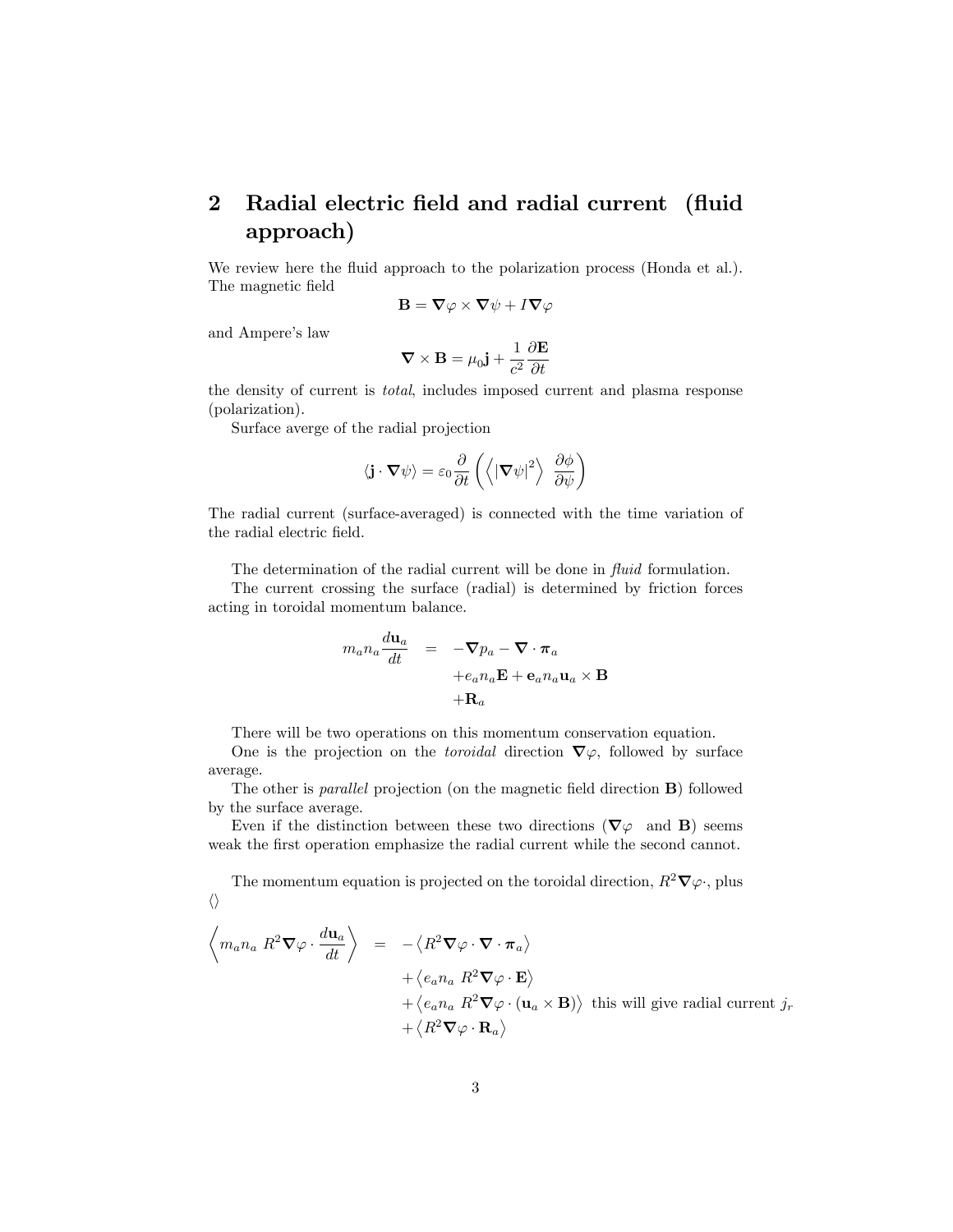The toroidal projection of the momentum equation contains the term  $\mathbf{j} \times \mathbf{B}$ from which the radial current will be extracted.

The parallel projection of the momentum equation, that will be used below, does not keep the product  $\mathbf{B} \cdot (\mathbf{u}_a \times \mathbf{B})$  which is zero. The parallel projection is obtained by scalar-multiplication with B, surface averaging and summing over species a,

$$
\sum_{a=e,i}\left\langle \mathbf{B}\!\cdot\! m_an_a\frac{\partial \mathbf{u}_a}{\partial t} \right\rangle=-\sum_{a=e,i}\left\langle \mathbf{B}\cdot\boldsymbol{\nabla}\cdot\boldsymbol{\pi}_a\right\rangle+\sum_{a=e,i}\left\langle \mathbf{B}\cdot\mathbf{R}^{non-C}_a\right\rangle
$$

(where **E** and the Coulombian collisional friction  $\mathbb{R}^C$  disappear by summation over species).

We note that

$$
\mathbf{B} \times \nabla \varphi = B \frac{1}{R} \frac{B_{\theta}}{B} \hat{\mathbf{e}} \nabla \psi
$$

$$
= \frac{1}{R^2} R B_{\theta} \hat{\mathbf{e}} \nabla \psi
$$

and the last three factors are

$$
RB_{\theta}\widehat{\mathbf{e}}_{\nabla\psi}=\mathbf{\nabla}\psi
$$

Then the third term in the RHS (the Lorentz force term) is

$$
\langle e_a n_a R^2 \nabla \varphi \cdot (\mathbf{u}_a \times \mathbf{B}) \rangle = \langle e_a n_a R^2 \mathbf{u}_a \cdot (\mathbf{B} \times \nabla \varphi) \rangle
$$
  

$$
= \langle e_a n_a R^2 \frac{1}{R^2} \mathbf{u}_a \cdot \nabla \psi \rangle
$$
  

$$
= \langle \mathbf{j}_a \cdot \nabla \psi \rangle
$$

This term from the *toroidal*  $(R^2\nabla\varphi)$  projection of the momentum for species a is the surface average of the radial current.

The convective part of the time derivative have no contribution after toroidal projection and surface averaging

$$
\left\langle R^2 \boldsymbol{\nabla} \varphi \cdot (\mathbf{u} \cdot \boldsymbol{\nabla}) \, \mathbf{u} \right\rangle = 0
$$

The demonstration is given by Hirshman and mentioned by Hinton Rosenbluth also detailed by Honda; it involves the periodicity. This will reduce the total time derivative to the explicit derivative to time  $\partial/\partial t$  and it is this term that will represent the polarization: the time change of the velocity is due to charge separation.

We separate the main object of interest, the surface-averaged radial current of the species a. The radial current is connected (by its combination with  $\bf{B}$ )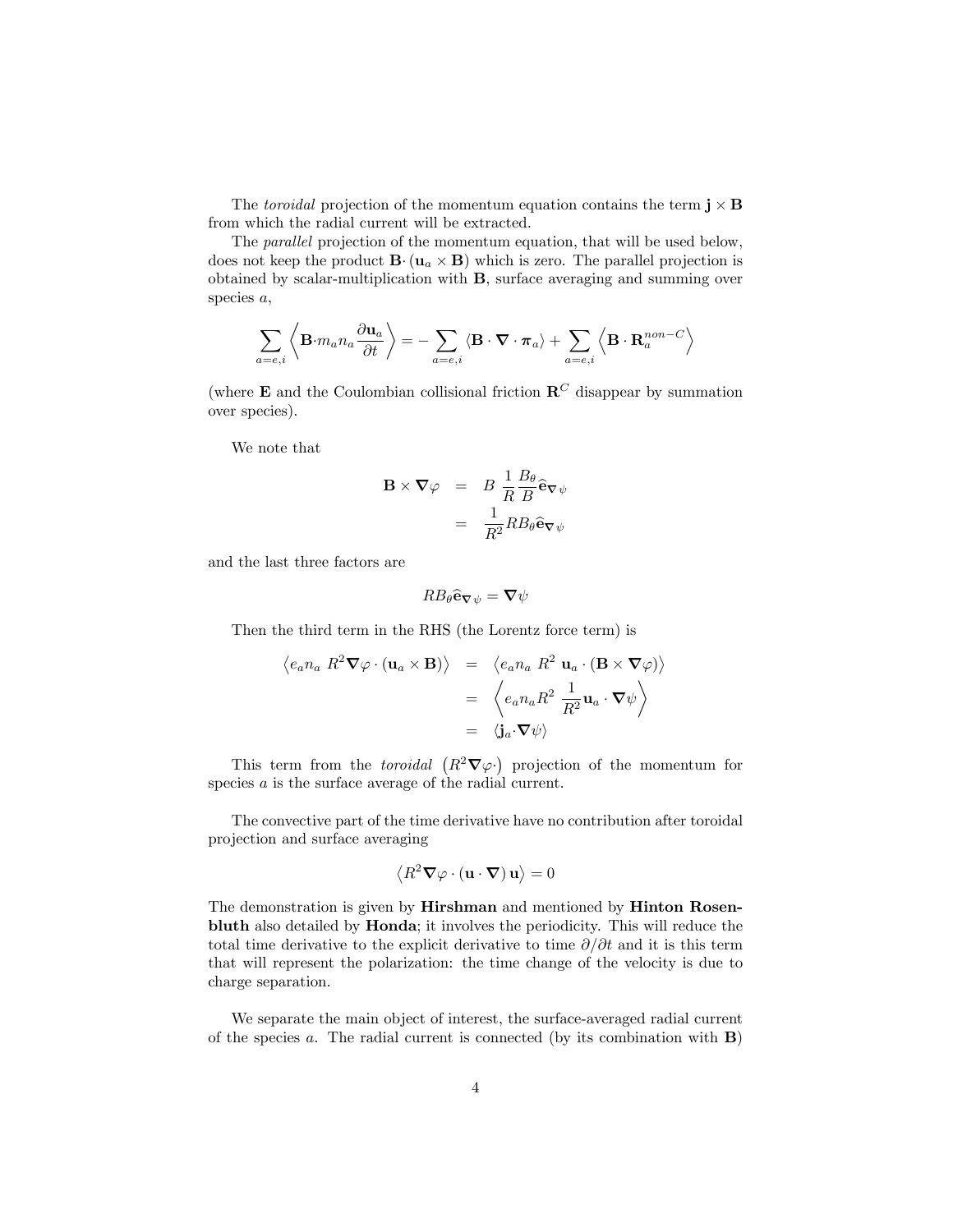with every force (change of momentum in time) which acts in toroidal direction

$$
\langle \mathbf{j}_a \cdot \nabla \psi \rangle = - \langle e_a n_a R^2 \nabla \varphi \cdot \mathbf{E} \rangle \text{ toroidal electric field}
$$

$$
- \langle R^2 \nabla \varphi \cdot \mathbf{R}_a \rangle \text{ friction, toroidal}
$$

$$
+ \langle m_a n_a R^2 \nabla \varphi \cdot \frac{\partial \mathbf{u}_a}{\partial t} \rangle \text{ polarization}
$$

$$
+ \langle R^2 \nabla \varphi \cdot \nabla \cdot \pi_a \rangle \text{ viscosity}
$$

We **note** the third term,  $\langle m_a n_a \ R^2 \nabla \varphi \cdot \frac{\partial \mathbf{u}_a}{\partial t} \rangle$ . This term shows that a time variation of the toroidal flow  $\nabla \varphi \cdot \frac{\partial u_a}{\partial t}$  is related to a *radial current*. This is normal, in the connection  $\mathbf{j}_r \rightarrow$ torque $\rightarrow$ toroidal acceleration, since the radial current  $\times$  the poloidal magnetic field  $\mathbf{j}_r \times \mathbf{B}_\theta$  is a force which injects momentum in every unit of time in the heavy component, ions, of plasma. The toroidal plasma flow is *accelerated*  $(\partial/\partial t \neq 0)$  when there is a radial current.

The reversed relation is less usual: if a factor generates acceleration of the toroidal áow (like in NBI momentum transfer), then a radial current should arise.

The resistive friction **R** is separated in two parts: Coulombian and non-Coulombian (turbulent)

$$
\mathbf{R}_a\mathbf{=}\,\mathbf{R}^C_a+\mathbf{R}^{non-C}_a
$$

The coulombian part is coupled with the electric field

$$
\langle \mathbf{j}_a \cdot \nabla \psi \rangle = - \langle R^2 \nabla \varphi \cdot (\mathbf{R}_a^C + e_a n_a \mathbf{E}) \rangle \text{ resistive flux}
$$
  
+  $\langle m_a n_a R^2 \nabla \varphi \cdot \frac{\partial \mathbf{u}_a}{\partial t} \rangle$  polarization flux  
+  $\langle R^2 \nabla \varphi \cdot (\nabla \cdot \pi_a - \mathbf{R}_a^{non-C}) \rangle$  orthogonal conduction flux

Regarding the first term:  $(1)$  the coulombian collisions conserve momentum; then the sum over species will give zero. (2) In addition we assume neutrality of plasma and this makes the terms with toroidal electric Öeld to disappear when summing over species.

$$
\sum_{e,i}\left\langle R^2{\bf \nabla}\varphi\cdot\left({\bf R}_a^C+e_an_a{\bf E}\right)\right\rangle\rightarrow 0.
$$

The term that comes from the change of momentum orthogonal on surfaces contains the pressure stress.

$$
\boldsymbol{\pi}_a = \boldsymbol{\pi}_a^{(1)} + \boldsymbol{\pi}_a^{(2)}
$$

where Chow Goldberger Low form

$$
\boldsymbol{\pi}_a^{(1)} = \left(p_{a\parallel} - p_{a\perp}\right) \left(\widehat{\mathbf{n}} \; \widehat{\mathbf{n}} - \frac{1}{3} \mathbf{I}\right)
$$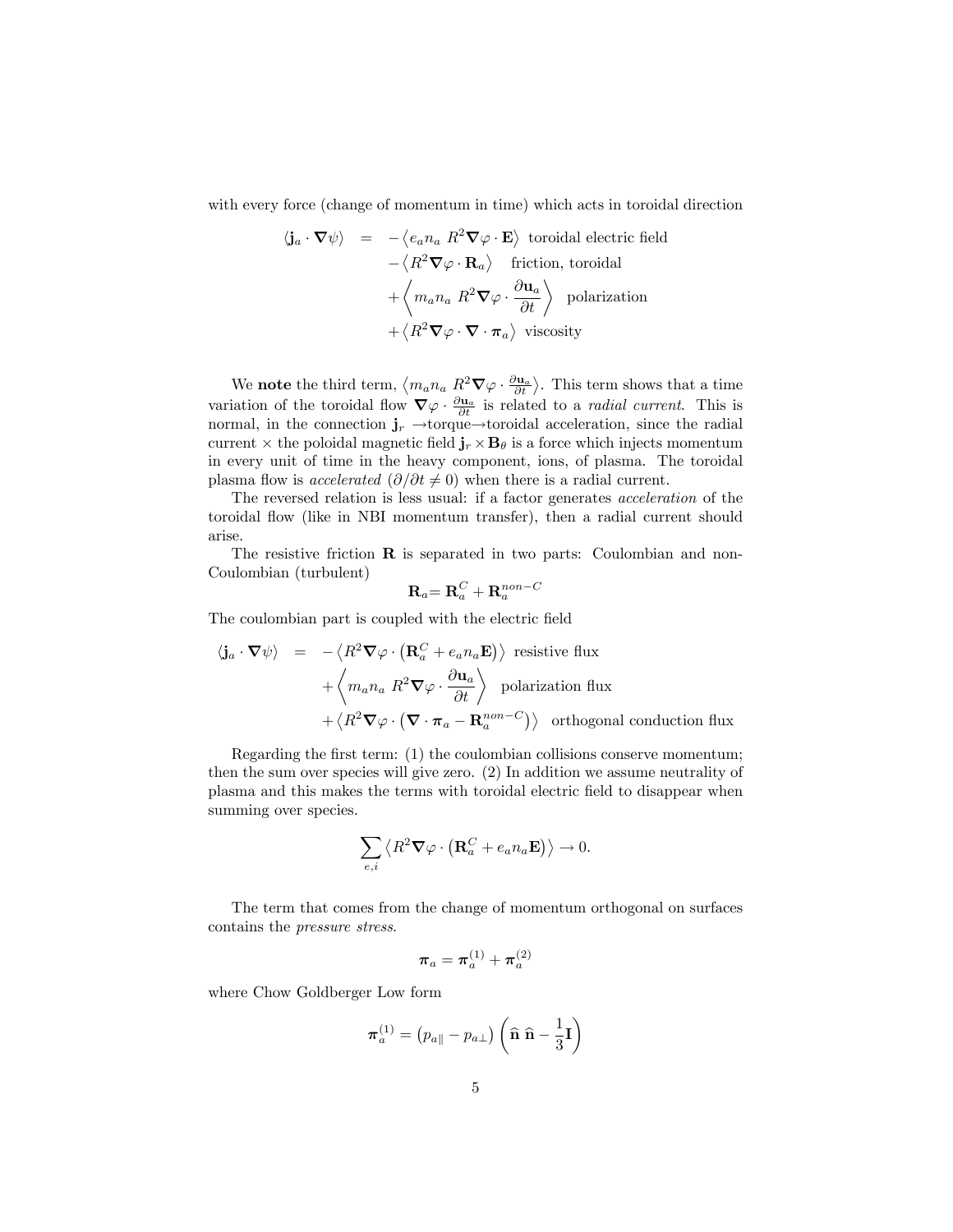For this part the operations  $(R^2\nabla\varphi)$  followed by surface averaging) will give zero

$$
\left\langle R^2 \boldsymbol{\nabla} \varphi \cdot \boldsymbol{\nabla} \cdot \boldsymbol{\pi}_a^{(1)} \right\rangle = 0
$$

The demonstration is in Hirshman Sigmar.

Only the higher orders  $\pi_a^{(2)}$  can contribute to exchange of toroidal momentum in the perpendicular direction on surface (what remains after surface averaging).

Then one can sum over species

$$
\langle \mathbf{j} \cdot \nabla \psi \rangle = \sum_{a=e,i} \left[ \left\langle m_a n_a R \frac{\partial u_{a\varphi}}{\partial t} \right\rangle \text{ polarization flux} + \left\langle R^2 \nabla \varphi \cdot \nabla \cdot \pi_a^{(2)} \right\rangle \text{ perpendicular viscosity} - \left\langle R^2 \nabla \varphi \cdot \mathbf{R}_a^{non-C} \right\rangle \right] \text{ cross-field resistive flux (small)}
$$

It is now introduced a new object of interest

polarization current  
\n
$$
\equiv
$$
 (def)  $\mathbf{j}_a^{pol}$ 

Honda assumes that the polarization current is connected with the time variation (acceleration) of the toroidal rotation

$$
\begin{array}{rcl}\n\left\langle \mathbf{j}_{a}^{pol}\cdot\nabla\psi\right\rangle \\
= &\sum_{a=e,i}\left\langle m_{a}n_{a}\;R\frac{\partial u_{a\varphi}}{\partial t}\right\rangle\n\end{array}
$$

The general form of the velocity has components that are

- toroidal  $\sim \nabla \varphi$ ,
- parallel,  $\sim$  **B**,

$$
\mathbf{u}_a = \omega_a R^2 \nabla \varphi + \widehat{u}_{a\theta} \mathbf{B}
$$
  
(toroidal) + (parallel)

$$
\omega_a = -\frac{1}{e_a n_a} \frac{\partial p_a}{\partial \psi} - \frac{\partial \phi}{\partial \psi}
$$
  

$$
\theta - \text{"diamond" peri" plus electric only depend on } \psi
$$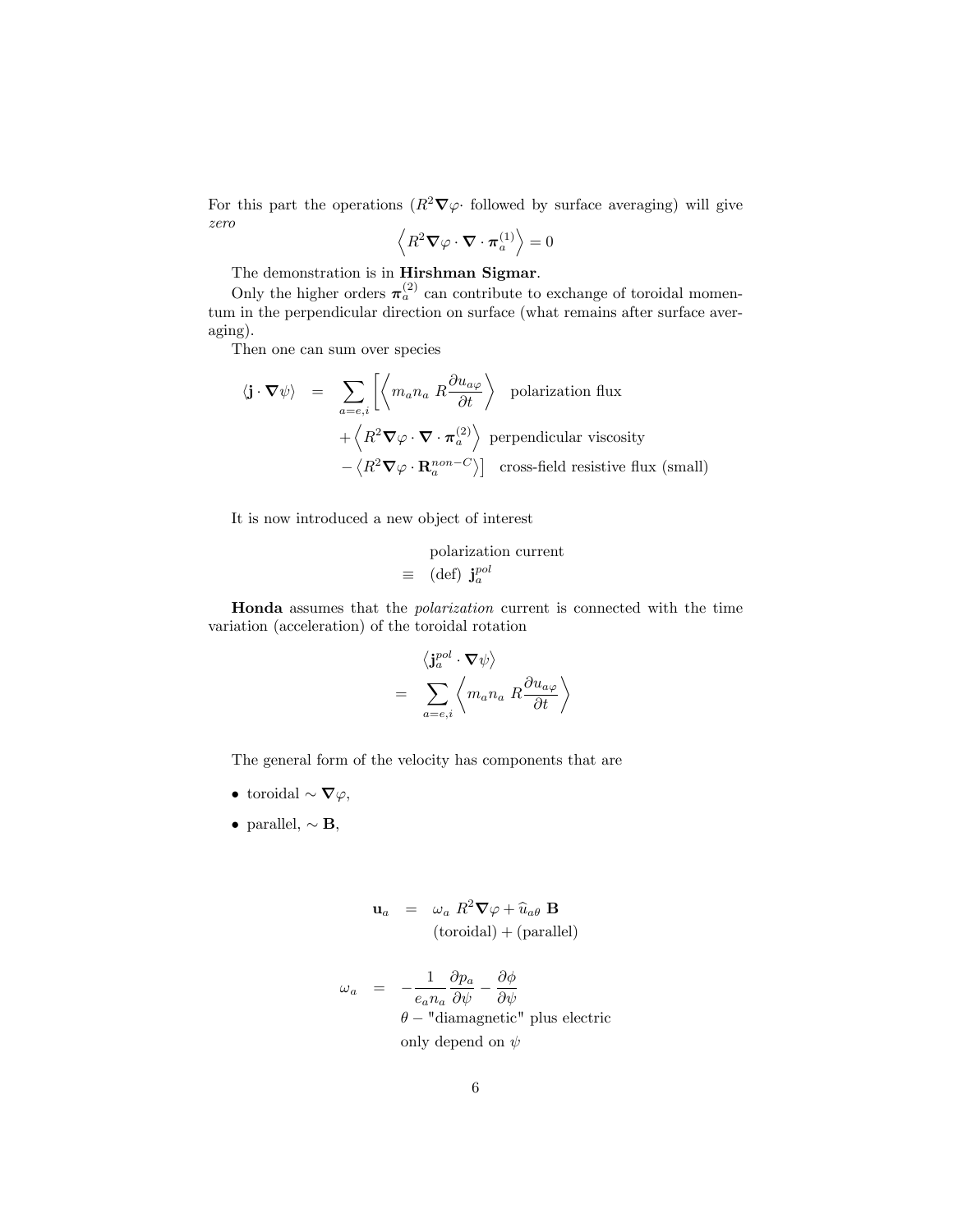We call  $\theta$ -diamagnetic the combination between  $\frac{\partial p}{\partial \psi} \sim \hat{\mathbf{e}}_r$  (radial, since  $\frac{\partial}{\partial \psi} = \frac{1}{|\nabla \psi|} \frac{\partial}{\partial r} = \frac{1}{RB_\theta} \frac{\partial}{\partial r}$ ) and  $B_\theta$  (poloidal) and is directed in the toroidal direction  $\sim \nabla \varphi$ .

Projecting  $\mathbf{u}_a$  on toroidal direction

$$
u_{a\varphi} = \omega_a R + \frac{I}{R} \widehat{u}_{a\theta}
$$

Projecting  $\mathbf{u}_a$  on parallel direction

$$
u_{a\parallel} = \omega_a \frac{I}{B} + \widehat{u}_{a\theta} B
$$

NOTE that a generic form of the parallel velocity is adopted, with the poloidal term left unknown, as KB and determined by a constraint equation. END.

We will need the surface average of  $Ru_{a\varphi}$ , the toroidal flow associated to the radial polarization current.

Then we multiply the first by R (equivalent to multiplying by  $R^2\nabla\varphi$ ) and average

$$
\langle Ru_{a\varphi}\rangle = \omega_a \langle R^2 \rangle + I \langle \widehat{u}_{a\theta} \rangle
$$

To eliminate  $\hat{u}_{a\theta}$  we first multiply the parallel equation to B and average

$$
\left\langle Bu_{a\parallel}\right\rangle =\omega _{a}I+\left\langle \widehat{u}_{a\theta }B^{2}\right\rangle
$$

Now we have to take into account that

$$
\langle \widehat{u}_{a\theta} \rangle = \widehat{u}_{a\theta}
$$

then

$$
\frac{\langle Bu_{a\parallel}\rangle}{\langle B^2\rangle} = \omega_a \frac{I}{\langle B^2\rangle} + \langle \hat{u}_{a\theta}\rangle
$$

Multiply this equation by  $-I$  and add the two equations

$$
\left\langle R u_{a\varphi} \right\rangle - I \frac{\left\langle B u_{a\parallel} \right\rangle}{\left\langle B^2 \right\rangle} = \omega_a \left[ \left\langle R^2 \right\rangle - I^2 \frac{1}{\left\langle B^2 \right\rangle} \right]
$$

Since we expect the neoclassical polarization to be derived we separate

$$
B^2=\frac{I^2}{R^2}+B_\theta^2
$$

and take surface average

$$
\left\langle B^{2}\right\rangle =I^{2}\left\langle \frac{1}{R^{2}}\right\rangle +\left\langle B_{\theta}^{2}\right\rangle
$$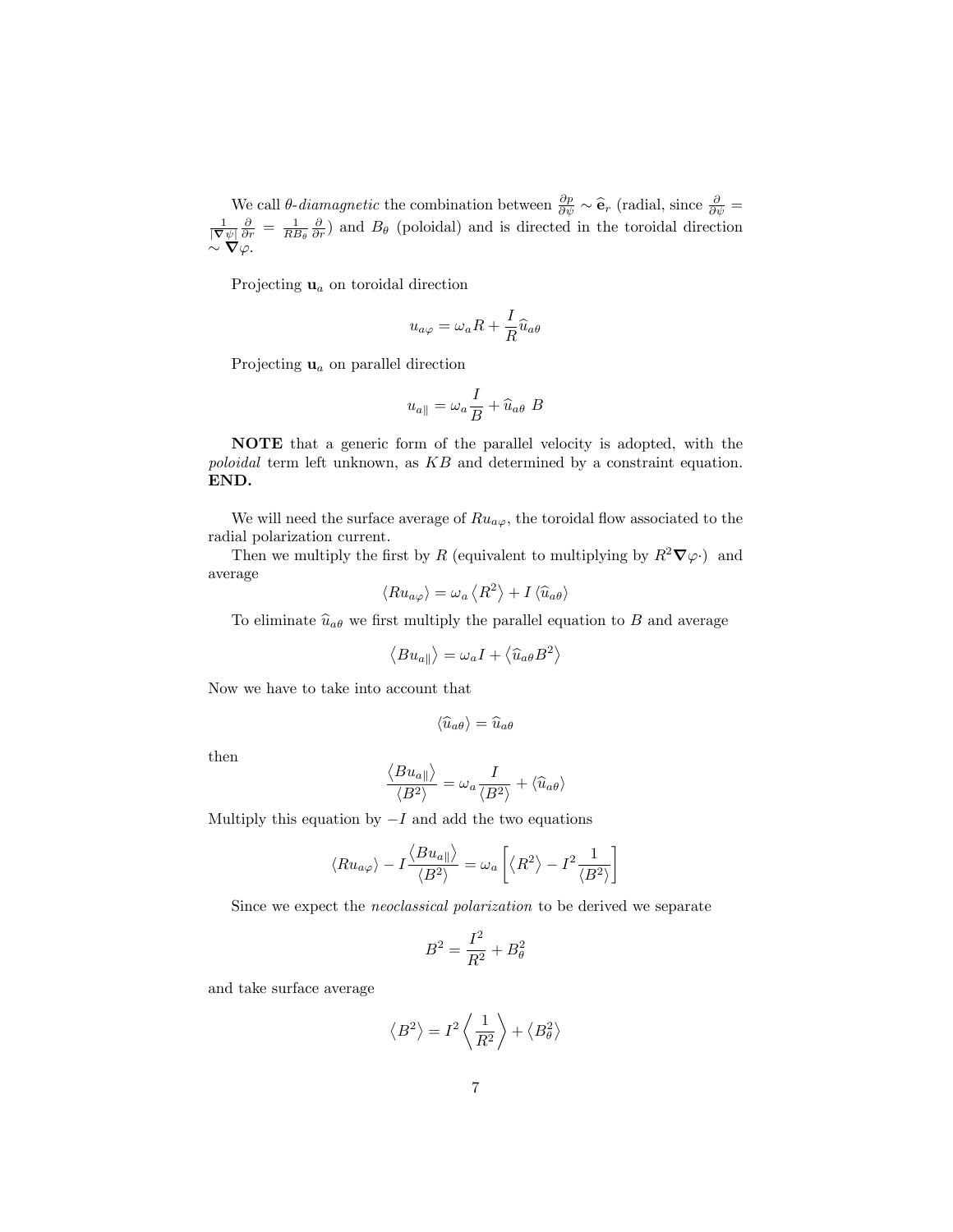next we rewrite to find the ratio

$$
\frac{\left\langle B_\theta^2 \right\rangle}{\left\langle B^2 \right\rangle} = 1 - I^2 \frac{1}{\left\langle B^2 \right\rangle} \left\langle \frac{1}{R^2} \right\rangle
$$

In the expression that multiplies  $\omega_a$  we separate a quantity that is known

$$
\langle R^2 \rangle - I^2 \frac{1}{\langle B^2 \rangle}
$$
  
= 
$$
\langle R^2 \rangle - I^2 \frac{\langle B_\theta^2 \rangle}{\langle B^2 \rangle} \frac{1}{\langle B_\theta^2 \rangle}
$$

Let us add and subtract a term

$$
\left\langle R^2 \right\rangle I^2 \frac{1}{\left\langle B^2 \right\rangle} \left\langle \frac{1}{R^2} \right\rangle
$$

$$
\langle R^2 \rangle - \langle R^2 \rangle I^2 \frac{1}{\langle B^2 \rangle} \left\langle \frac{1}{R^2} \right\rangle + \langle R^2 \rangle I^2 \frac{1}{\langle B^2 \rangle} \left\langle \frac{1}{R^2} \right\rangle - I^2 \frac{\langle B_\theta^2 \rangle}{\langle B^2 \rangle} \frac{1}{\langle B_\theta^2 \rangle}
$$
  
=  $\langle R^2 \rangle - \langle R^2 \rangle I^2 \frac{1}{\langle B^2 \rangle} \left\langle \frac{1}{R^2} \right\rangle + I^2 \langle R^2 \rangle \frac{1}{\langle B_\theta^2 \rangle} \left[ \frac{\langle B_\theta^2 \rangle}{\langle B^2 \rangle} \left\langle \frac{1}{R^2} \right\rangle - \frac{1}{\langle R^2 \rangle} \frac{\langle B_\theta^2 \rangle}{\langle B^2 \rangle} \right]$   
=  $\langle R^2 \rangle - \langle R^2 \rangle I^2 \frac{1}{\langle B^2 \rangle} \left\langle \frac{1}{R^2} \right\rangle + \langle R^2 \rangle \frac{\langle B_\theta^2 \rangle}{\langle B^2 \rangle} \frac{I^2}{\langle B_\theta^2 \rangle} \left[ \left\langle \frac{1}{R^2} \right\rangle - \frac{1}{\langle R^2 \rangle} \right]$ 

For the last factor in the last line we introduce the notation

$$
\frac{I^2}{\langle B_\theta^2 \rangle} \left[ \left\langle \frac{1}{R^2} \right\rangle - \frac{1}{\langle R^2 \rangle} \right] \equiv 2\hat{q}^2
$$

and the last line takes the form

$$
\left\langle R^{2}\right\rangle -\left\langle R^{2}\right\rangle I^{2}\frac{1}{\left\langle B^{2}\right\rangle }\left\langle \frac{1}{R^{2}}\right\rangle +\left\langle R^{2}\right\rangle \frac{\left\langle B_{\theta }^{2}\right\rangle }{\left\langle B^{2}\right\rangle }2\hat{q}^{2}
$$

One can prove that the first two terms can be combined as

$$
\left\langle R^{2}\right\rangle -\left\langle R^{2}\right\rangle I^{2}\frac{1}{\left\langle B^{2}\right\rangle }\left\langle \frac{1}{R^{2}}\right\rangle =\left\langle R^{2}\right\rangle \frac{\left\langle B_{\theta }^{2}\right\rangle }{\left\langle B^{2}\right\rangle }
$$

To prove that this is correct, one starts by using the relation derived before

$$
\frac{\left\langle B_\theta^2 \right\rangle}{\left\langle B^2 \right\rangle} = 1 - I^2 \frac{1}{\left\langle B^2 \right\rangle} \left\langle \frac{1}{R^2} \right\rangle
$$

Here we isolate

$$
I^2 \frac{1}{\langle B^2 \rangle} \left\langle \frac{1}{R^2} \right\rangle = 1 - \frac{\left\langle B_\theta^2 \right\rangle}{\langle B^2 \rangle}
$$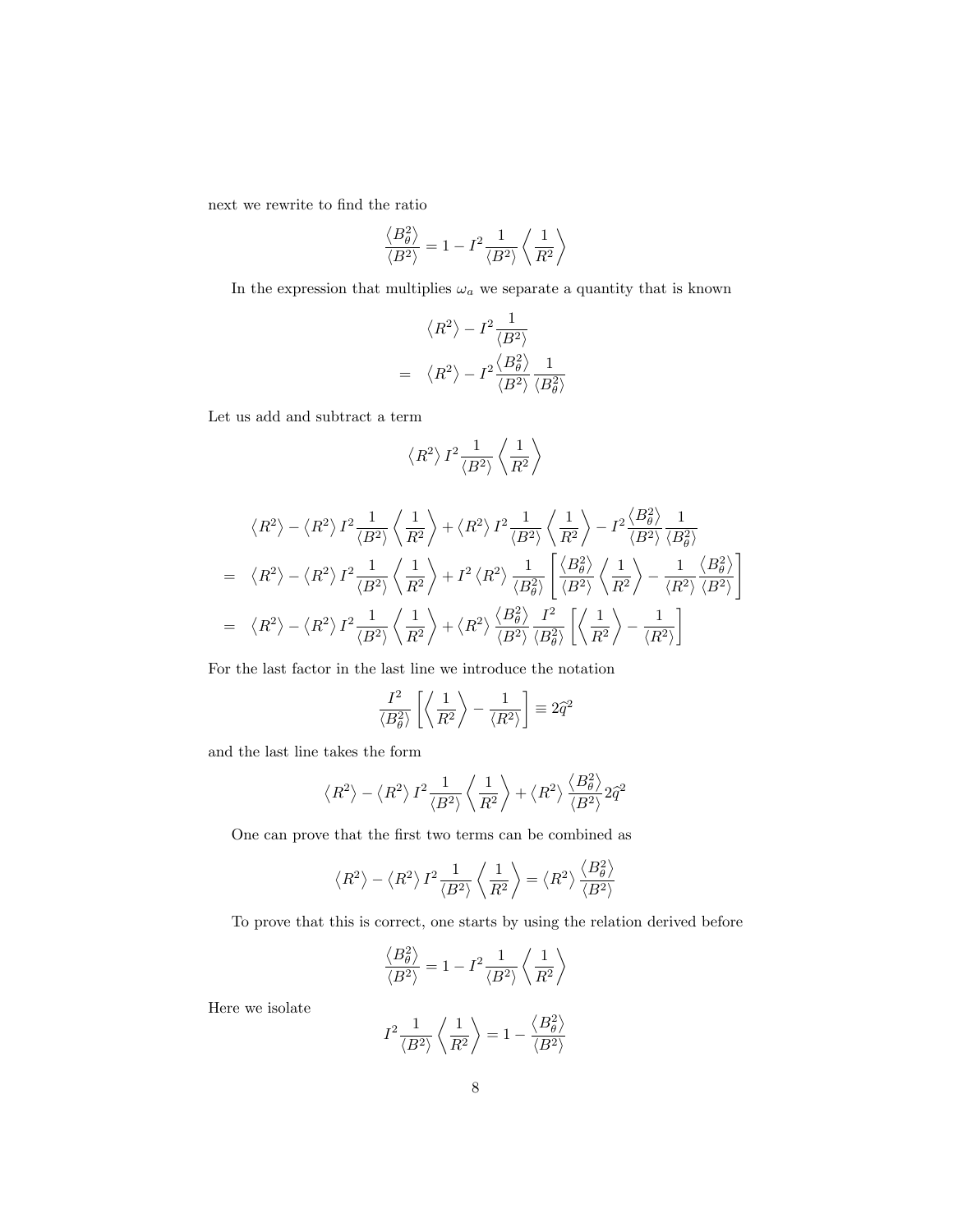and replace in the LHS

$$
\langle R^2 \rangle - \langle R^2 \rangle I^2 \frac{1}{\langle B^2 \rangle} \left\langle \frac{1}{R^2} \right\rangle
$$
  
=  $\langle R^2 \rangle - \langle R^2 \rangle \left(1 - \frac{\langle B_\theta^2 \rangle}{\langle B^2 \rangle} \right)$   
=  $\langle R^2 \rangle \frac{\langle B_\theta^2 \rangle}{\langle B^2 \rangle}$  OK

Then indeed the term in paranthesis multiplying  $\omega_a$  is

$$
\langle R^2 \rangle - I^2 \frac{1}{\langle B^2 \rangle} = \langle R^2 \rangle \frac{\langle B_\theta^2 \rangle}{\langle B^2 \rangle} + \langle R^2 \rangle \frac{\langle B_\theta^2 \rangle}{\langle B^2 \rangle} 2\hat{q}^2
$$

$$
= \langle R^2 \rangle \frac{\langle B_\theta^2 \rangle}{\langle B^2 \rangle} (1 + 2\hat{q}^2)
$$

Replacing

$$
\langle Ru_{a\varphi} \rangle = I \frac{\langle Bu_{a\parallel} \rangle}{\langle B^2 \rangle} + \omega_a \left[ \langle R^2 \rangle - I^2 \frac{1}{\langle B^2 \rangle} \right]
$$
  
=  $I \frac{\langle Bu_{a\parallel} \rangle}{\langle B^2 \rangle} + \omega_a \langle R^2 \rangle \frac{\langle B^2_{\theta} \rangle}{\langle B^2 \rangle} (1 + 2\hat{q}^2)$ 

We return to the expression of the polarization current. The polarization current is the part with acceleration of the toroidal flow,  $\partial/\partial t$ 

$$
\langle \mathbf{j}_a^{pol} \cdot \mathbf{\nabla} \psi \rangle = (\text{def})
$$

$$
= \sum_{a=e,i} \left\langle m_a n_a R \frac{\partial u_{a\varphi}}{\partial t} \right\rangle
$$

Now we express the toroidal velocity  $u_{a\varphi}$  by parallel velocity  $u_{a\parallel}$ , using the equation  $\langle Ru_{a\varphi} \rangle - I \frac{\langle Bu_{a} \rangle}{\langle B^2 \rangle} = \omega_a \left[ \langle R^2 \rangle - I^2 \frac{1}{\langle B^2 \rangle} \right]$ which we have commented above

$$
\langle R u_{a\varphi}\rangle\left(\text{toroidal}\right) - I \frac{\left\langle Bu_{a\parallel}\right\rangle\left(\text{parallel}\right)}{\langle B^2\rangle} = \omega_a\left[\left\langle R^2\right\rangle - I^2 \frac{1}{\langle B^2\rangle}\right]
$$

Then from the definition of the polarization current

$$
\langle \mathbf{j}_a^{pol} \cdot \nabla \psi \rangle \stackrel{\text{def}}{=} \sum_{a=e,i} \left\langle m_a n_a R \frac{\partial u_{a\varphi}}{\partial t} \right\rangle
$$

$$
= \sum_{a=e,i} m_a n_a \left[ I \frac{1}{\langle B^2 \rangle} \frac{\partial \langle B u_{a} \rangle}{\partial t} + \langle R^2 \rangle \frac{\langle B_\theta^2 \rangle}{\langle B^2 \rangle} \left( 1 + 2\hat{q}^2 \right) \frac{\partial \omega_a}{\partial t} \right]
$$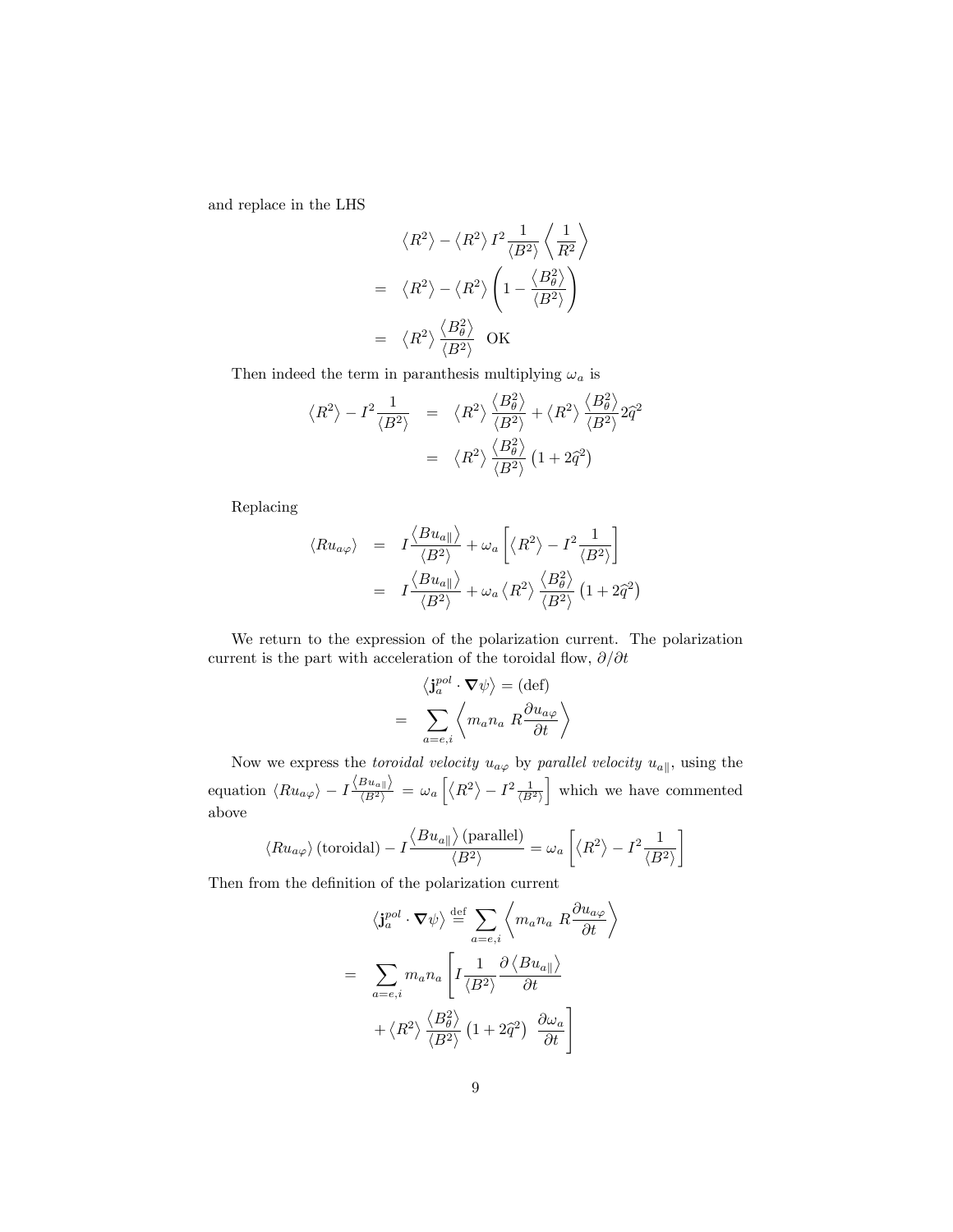The first term  $I\frac{1}{\langle B^2 \rangle} \frac{\partial \langle Bu_{a\parallel} \rangle}{\partial t}$  introduces the time variation of the *parallel* velocity  $u_{a\parallel}$ , the *acceleration* of the parallel velocity. This is because **Honda** associates the polarization *current* with the effect of the torque  $=$  injection of moment per unit time in the toroidal direction i.e. acceleration of the *toroidal* rotation.

This is different compared to Novakovskii Liu Sagdeev Rosenbluth who consider the poloidal rotation damping and coupling with Geodesic Acoustic Modes.

In conclusion in this (fluid) approach it was derived the connection between the radial current leading to charge separation (polarization) and the time variation of the toroidal and parallel áows. It does not yet respond to our question (which is the saturation of the charge separation?) but shows that the surface averaging the forces only cross-Öeld resistive áux (for example from turbulence) and high order perpendicular viscosity can balance a radial current (charge separation) without indefinite acceleration of the toroidal flow  $\partial u_a/\partial t = 0$ .

## 3 The polarization (kinetic approach)

It is considered a fast temporal variation of the radial electric field. This is accompanied by a change in the neoclassical prolarization.

For the *barely circulating ions*, it is possible to calculate the radial polarization current (Novakovski). It is assumed that the radial electric field has a time variation which can be linearized

$$
E_r = E_{r0} + \left(\frac{\partial E_r}{\partial t}\right)t
$$

accordingly the electric (poloidal) velocity now has time variation

$$
v_E = v_{E0} + \left(\frac{\partial v_E}{\partial t}\right)t
$$
 (in the poloidal direction)

The particles that are considered are

trapped ions

with 
$$
v_{\parallel} \ll v_{\perp}
$$

The equation for the poloidal motion

$$
r\frac{d\theta}{dt} = v_E + v_{\parallel} \frac{B_{\theta}}{B_T}
$$

where

$$
\frac{B_\theta}{B_T} = \frac{\varepsilon}{q} \equiv \Theta
$$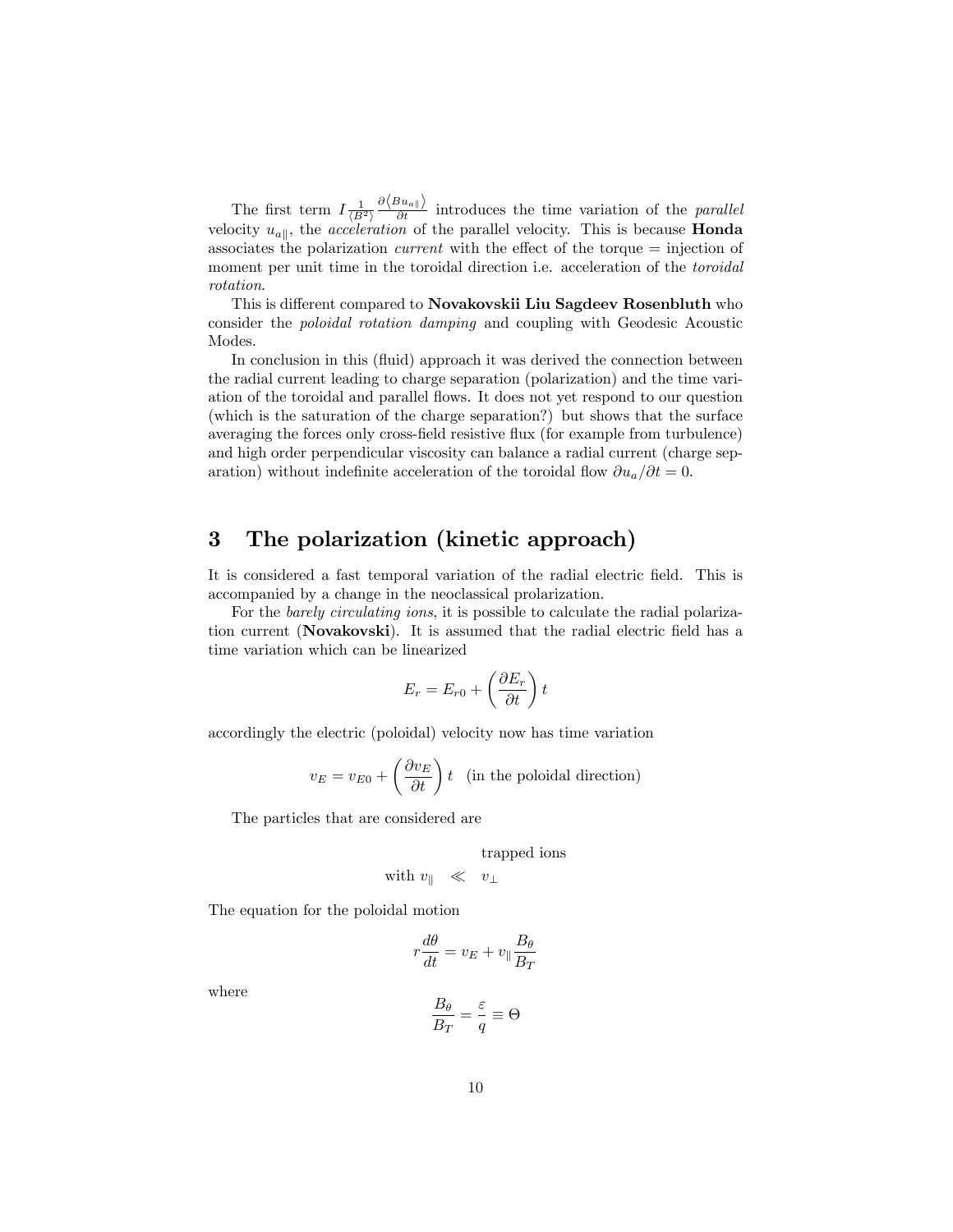is the factor that projects the parallel direction on the poloidal direction. Integrating on time

$$
r\theta(t) = r\theta_0 + \left(v_{E0} + v_{\parallel} \frac{B_{\theta}}{B_T}\right)t + \frac{1}{2}\left(\frac{\partial v_E}{\partial t}\right)t^2
$$

This is the (short-time) evolution of the poloidal position of an ion.

The radial velocity is the radial component of the drift of the guiding center

$$
v_r = \mathbf{v}_D \cdot \hat{\mathbf{e}}_r = v_D \sin \theta
$$

$$
v_D = \frac{1}{\Omega} \frac{v_\perp^2 / 2 + v_\parallel^2}{R}
$$

We assume *circulating* particle but with very small *parallel* velocity,

$$
v_\parallel \ll v_\perp
$$

$$
v_{D,r} \approx \frac{1}{\Omega} \frac{\frac{v_\perp^2}{2}}{R} \sin \theta = \frac{1}{\Omega} \frac{1}{R} \frac{mv_\perp^2}{2B} \frac{B}{m} \sin \theta = \frac{1}{\Omega R} \frac{\mu}{m} \sin \theta
$$

(note that here  $\mu = \frac{mv_{\perp}^2}{2B}$ ) and

$$
v_r(t) = \frac{1}{\Omega R} \frac{\mu B}{m} \sin \left[\theta \left(t\right)\right]
$$

and the average over a period is

$$
\langle v_r \rangle = \frac{1}{2} \frac{1}{\tau} \int_{-\tau/2}^{\tau/2} dt \ v_r(t)
$$

$$
= \frac{1}{\Omega R} \frac{\mu}{m} \frac{1}{2} \frac{1}{\tau} \int_{-\tau/2}^{\tau/2} dt \ \sin \left[\theta \left(t\right)\right]
$$

Now we replace the equation for  $\theta(t)$  and expand the function  $\sin \theta$  for small argument

$$
\sin \left[\theta \left(t\right)\right] = \sin \left[\theta_0 + \frac{1}{r} \left(v_{E0} + v_{\parallel} \frac{B_{\theta}}{B_T}\right) t + \frac{1}{2} \left(\frac{\partial v_E}{\partial t}\right) t^2\right] \n\approx \sin \theta_0 \n+ \cos \theta_0 \left[\frac{1}{r} \left(v_{E0} + v_{\parallel} \frac{B_{\theta}}{B_T}\right) t + \frac{1}{r} \frac{1}{2} \left(\frac{\partial v_E}{\partial t}\right) t^2\right]
$$

and the integrations over the period of poloidal circuit gives

$$
\frac{1}{\tau} \int_{-\tau/2}^{\tau/2} dt \sin \theta_0 = \text{constant}
$$

This constant must be zero since there is no constant averaged radial velocity.

$$
\frac{1}{\tau} \int_{-\tau/2}^{\tau/2} dt \cos \theta_0 \frac{1}{r} \left( v_{E0} + v_{\parallel} \frac{B_{\theta}}{B_T} \right) t = \cos \theta_0 \frac{1}{r} \left( v_{E0} + v_{\parallel} \frac{B_{\theta}}{B_T} \right) \frac{1}{\tau} \left[ \frac{\tau^2}{2} \right]_{-\tau/2}^{\tau/2} = 0
$$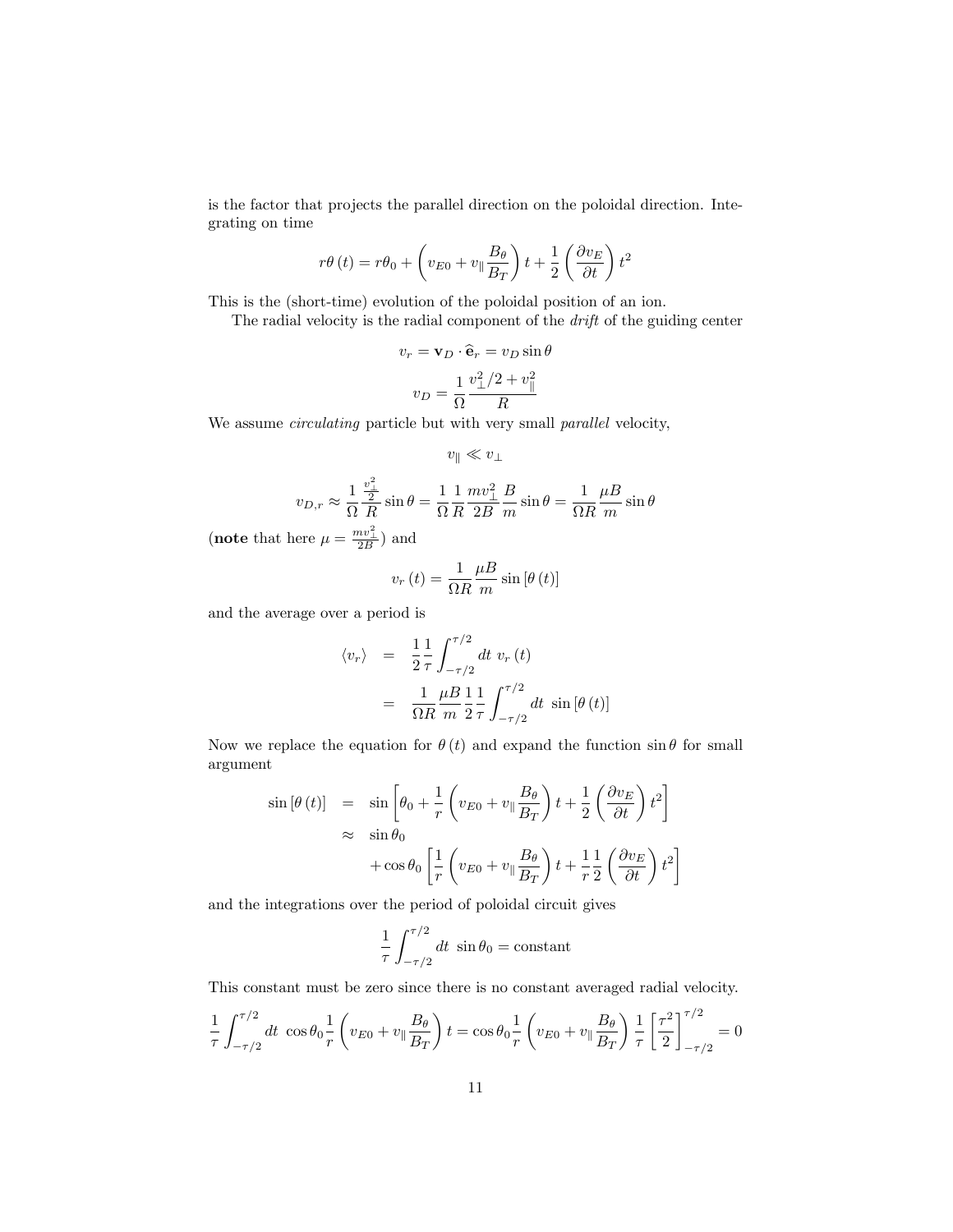This reflects the periodicity, as expected if we work with closed bananas.

The difference arises if there is a change in time of the radial electric field  $E_r(t)$ , as assumed. Equivalently, there is a change in time of the electric velocity, which is poloidal,  $\partial v_E/\partial t$ . If the time scale of the variation of the radial electric field (equivalently of  $v_E$ ) is comparable with the bounce time, then the particle will move on half of the banana with a drift velocity  $v_{D,r}$  and on the second half of the banana with a *different*  $v_{D,r}$ , which gives a different rate of time evolution of the poloidal angle  $\theta(t)$ . This is retained as the second term in the expansion of  $\sin \left[\theta(t)\right]$ . It is this difference, which is produced by the time variation of the rate of change of the angle  $\theta(t)$ , that gives in the end a non-zero radial *average* velocity  $\langle v_r \rangle$ . For a purely periodic banana this should not exist. The motion on a banana is no more periodic when the radial electric field has very fast variation.

We have

$$
\frac{1}{\tau} \int_{-\tau/2}^{\tau/2} dt \cos \theta_0 \frac{1}{r} \frac{1}{2} \left( \frac{\partial v_E}{\partial t} \right) t^2 = \frac{1}{24} \cos \theta_0 \frac{1}{r} \left( \frac{\partial v_E}{\partial t} \right) \tau^2
$$

The radial velocity averaged over a period of the motion on banana is at this moment

$$
\langle v_r \rangle = \frac{1}{\Omega R} \frac{\mu}{m} \frac{1}{2} \frac{1}{\tau} \int_{-\tau/2}^{\tau/2} dt \sin \left[\theta \left(t\right)\right]
$$

$$
= \frac{1}{\Omega R} \frac{\mu}{m} \frac{1}{48} \cos \theta_0 \frac{1}{r} \left(\frac{\partial v_E}{\partial t}\right) \tau^2
$$

Now we take

$$
\tau \equiv \text{time of a period}
$$
  
\n
$$
\sim \frac{\text{connection length } 2\pi qR}{\text{parallel velocity } v_{\parallel}}
$$
  
\n
$$
= \frac{2\pi qR}{|v_{\parallel}|}
$$

It is necessary to define the regime by few parameters.

$$
\hat{\nu} = de\hat{f} = \frac{r \nu_{ii}}{\Theta v_{th,i}} \n= \frac{f}{\Theta v_{th,i}} \quad \text{freq. of ion collisions}
$$

freq. of ion transit with poloidal velocity  $\Theta v_{th,i}$  on poloidal circle

the same formula is written

$$
\widehat{\nu} = \frac{r v_{ii}}{\Theta v_{th,i}} \n= \frac{r v_{ii}}{\frac{\varepsilon}{q} v_{th,i}} \n= \frac{\nu_{ii}}{v_{th,i}/(qR)}
$$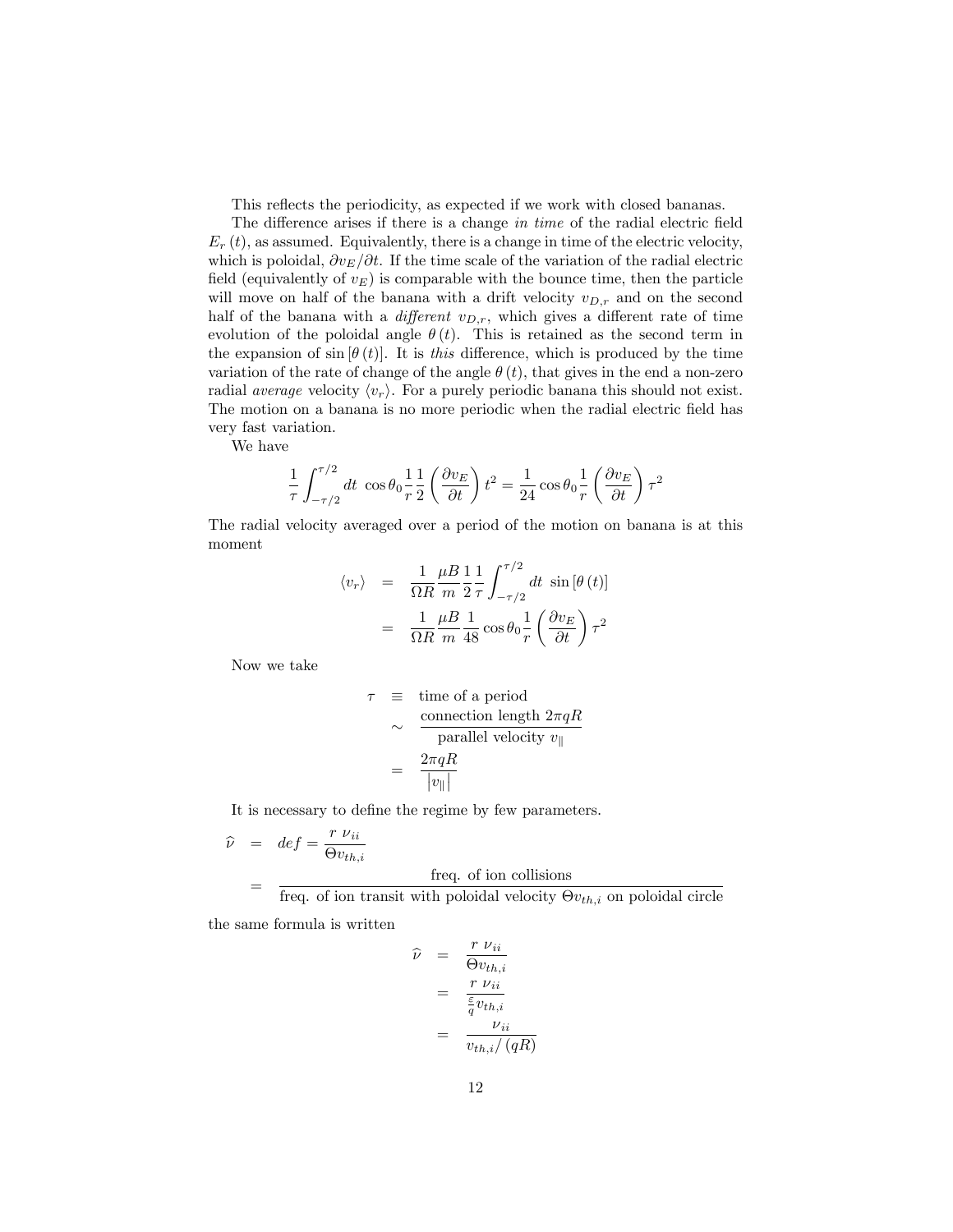This parameter compares the collisions with the motion on poloidal direction.

[note in Hazeltine Ware electrostatic trapping the parameter is  $\hat{\nu} =$  $r \frac{\nu_{e,i}}{\frac{B_{\theta}}{B} v_{th,e,i}}$ , identical].

The parallel velocity of the ions is taken at the limit where the effective ion collision frequency is equal with the parallel transit frequency

$$
\nu_{eff}=\frac{v_{\parallel}}{qR}
$$

where by definition

$$
\nu_{eff} \stackrel{def}{=} \nu_{ii} \frac{v_{th,i}^2}{v_{\parallel}^2}
$$

We combine the two expression of  $\nu_{eff}$  and further use the expression for  $\hat{\nu}$ 

$$
\nu_{ii} \frac{v_{th,i}^2}{v_{\parallel}^2} = \frac{v_{\parallel}}{qR} \text{ or}
$$
\n
$$
\frac{\nu_{ii}}{v_{th,i}/(qR)} = \frac{v_{\parallel}^3}{v_{th,i}^3}
$$
\n
$$
\widehat{\nu} = \frac{v_{\parallel}^3}{v_{th,i}^3}
$$

from where we derive

$$
\frac{v_{\parallel}}{v_{th,i}} = \widehat{\nu}^{1/3}
$$

and we replace  $v_{\parallel}$  with the expression in terms of thermal ion velocity and the effective collision parameter  $\hat{\nu}$ 

$$
v_{\parallel} = v_{i,th} \widehat{\nu}^{1/3}
$$

This is an important connection. It is not universal, it actually is a *choice*.

The connection is between the parallel velocity  $v_{\parallel}$  and the thermal ion velocity, mediated by the parameter which measures the collisions relative to poloidal bounce.

Then the square of the period time  $\tau$  is

$$
\tau^2 = \frac{(2\pi)^2 q^2 R^2}{v_{\parallel}^2}
$$

$$
= \frac{(2\pi)^2 q^2 R^2}{v_{i,th}^2} \hat{\nu}^{-2/3}
$$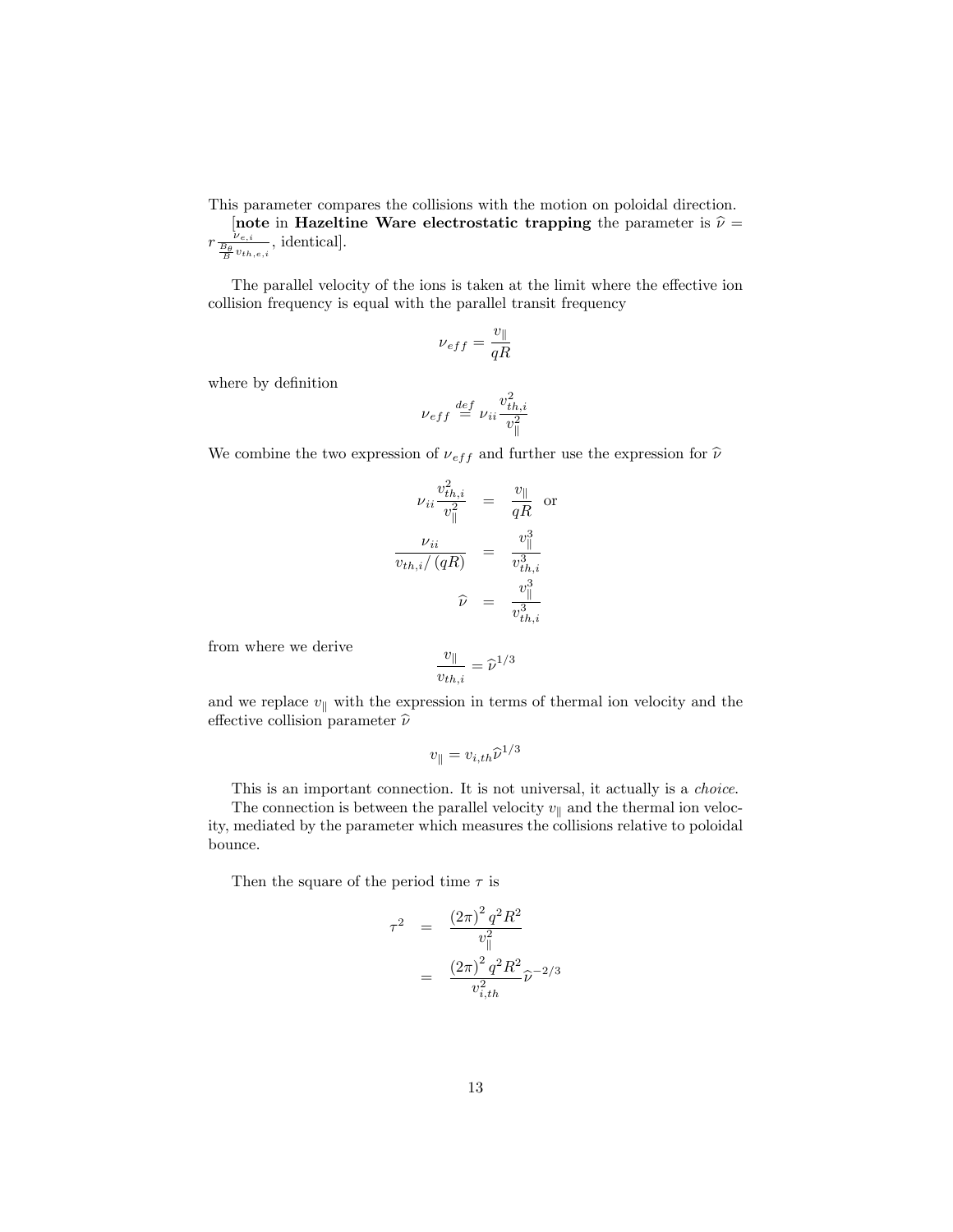and

$$
\langle v_r \rangle = \frac{1}{\Omega R} \frac{\mu B}{m} \frac{1}{48} \cos \theta_0 \frac{1}{r} \left( \frac{\partial v_E}{\partial t} \right) \tau^2
$$
  
= 
$$
\frac{1}{\Omega R} \frac{\mu B}{m} \frac{1}{48} \cos \theta_0 \frac{1}{r} \left( \frac{\partial v_E}{\partial t} \right) \frac{\left( 2\pi \right)^2 q^2 R^2}{v_{i,th}^2} \hat{\nu}^{-2/3}
$$
  
= 
$$
\frac{\left( 2\pi \right)^2}{48} \frac{q^2}{\varepsilon \Omega} \frac{\mu B}{m} \cos \theta_0 \left( \frac{\partial v_E}{\partial t} \right) \hat{\nu}^{-2/3}
$$

To calculate the radial current two steps are necessary:

- take the fraction of the particles that are in this regime

- integrate over the positions  $\theta_0$ . Actually, the parameter  $\theta_0$  appears in the magnitude of the magnetic field  $B = B_0 (1 - \varepsilon \cos \theta_0)$  and this, in turn, appears in the expression of the magnetic momentum  $\mu = v_{\perp}^2/(2B)$ . Then to integrate over the Maxwell distribution of the variable  $v_{\perp}$  we can equivalently integrate over the variable  $\theta_0$  for fixed  $\mu$ .

The fraction of particles is

$$
\sim \frac{v_{\parallel}}{v_{i,th}}
$$

and this is

fraction of particles 
$$
\sim \hat{\nu}^{1/3}
$$

When we multiply the average radial velocity by this factor

$$
\widehat{\nu}^{1/3} \times \widehat{\nu}^{-2/3}
$$

$$
= \widehat{\nu}^{-1/3}
$$

we get a dependence of the effective collisional parameter as  $\hat{\nu}^{-1/3}$  which will be found in the final expression.

The Maxwellian in velocity space for *deep trapped* (very small  $v_{\parallel}$ ) is

$$
f_M = N \exp\left(-\frac{mv^2}{2T}\right)
$$
  
=  $N \exp\left(-\frac{m\left(v_{\parallel}^2 + v_{\perp}^2\right)}{2T}\right) \sim N \exp\left(-\frac{mv_{\perp}^2}{2T}\right)$   
=  $N \exp\left(-\frac{\mu B}{T}\right) = N \exp\left(-\frac{\mu B_0}{T(1+\varepsilon \cos \theta)}\right)$   
 $\approx N \exp\left[-\frac{\mu B_0}{T}(1-\varepsilon \cos \theta)\right]$ 

We use this velocity integration to suppress the indeterminancy given by the presence of  $\theta_0$  in the radial current.

$$
\frac{\partial v_E}{\partial t} = \frac{1}{B} \left( \frac{\partial E_r}{\partial t} \right)
$$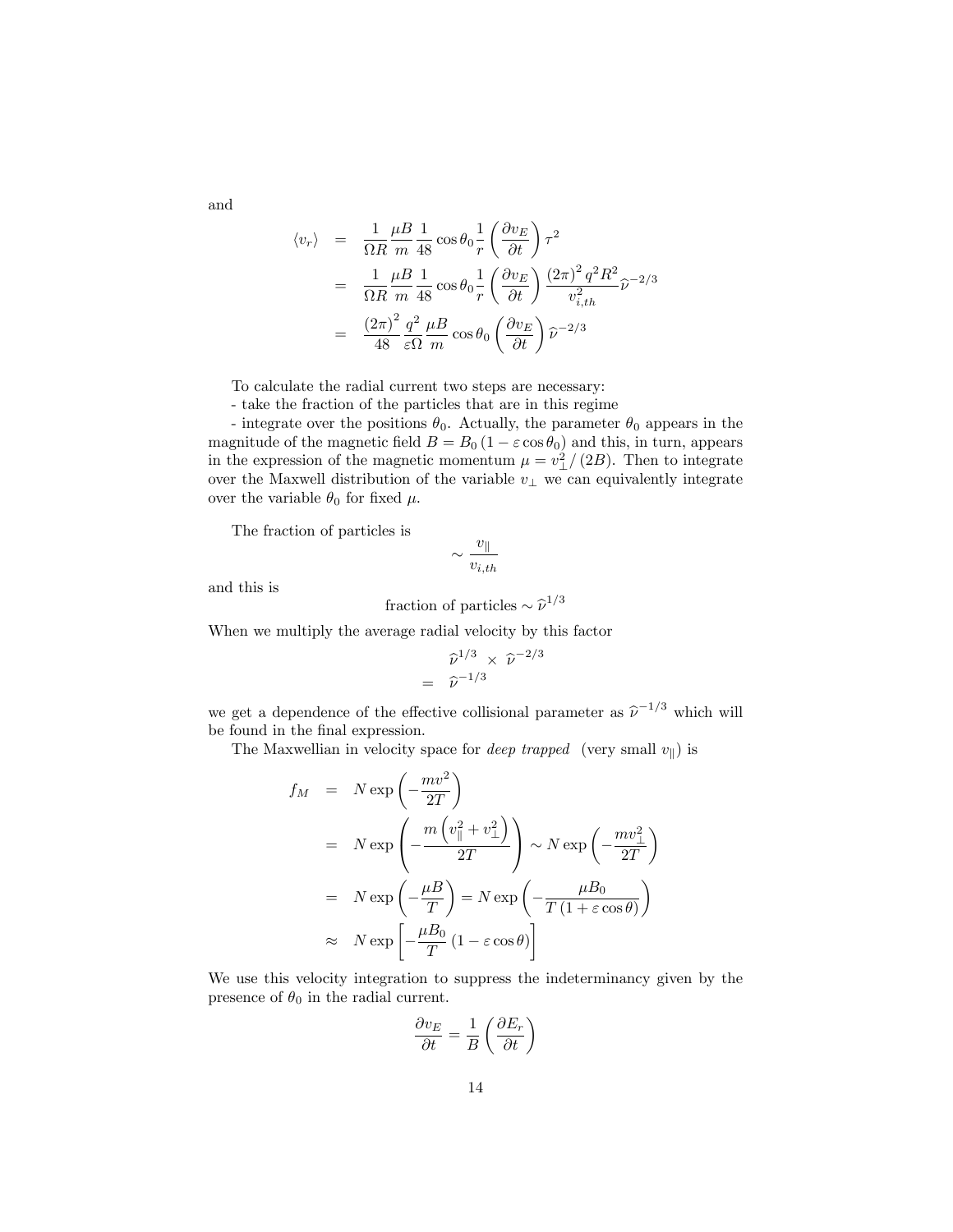Then the radial electric current (surface-averaged) induced by the time variation of the radial electric Öeld is

$$
\langle j_r\rangle \approx \left(1+q^2+\widehat{\nu}^{-1/3}q^2\right)\frac{m}{B^2}\left(\frac{\partial E_r}{\partial t}\right)
$$

In this formula, 1 is the standard polarization term. The second term is the neoclassical polarization term due to ions with comparable parallel and perpendicular velocities,  $v_{\parallel} \approx v_{\perp}$ .

The neoclassical polarization radial current due to radial excursions of the banana (trapped particles) when there is fast time variation of the radial electric field, is

$$
j_r^{bananas} \approx \varepsilon^{3/2} \frac{c^2}{v_{A\theta}^2} \left( \frac{\partial E_r}{\partial t} \right)
$$

We note the substantial difference relative to the classical polarization

$$
\frac{c^2}{v_A^2}\rightarrow \frac{c^2}{v_{A\theta}^2}
$$

and a factor that reflects the fraction of population

$$
\varepsilon^{3/2}
$$

See Hinton Robertson.

The equations are

$$
\frac{d\mathbf{r}}{dt} = v_{\parallel}\hat{\mathbf{n}} + \mathbf{v}_E + \mathbf{v}_D
$$

$$
\begin{array}{rcl}\n\frac{dv_{\parallel}}{dt} & = & \left(-\frac{v_{\perp}^2}{2}\hat{\mathbf{n}} + v_{\parallel} \mathbf{v}_{E}\right) \cdot \nabla \ln B \\
\frac{d}{dt}\left(\frac{v_{\perp}^2}{2}\right) & = & \frac{v_{\perp}^2}{2}\left(v_{\parallel} \hat{\mathbf{n}} + \mathbf{v}_{E}\right) \cdot \nabla \ln B\n\end{array}
$$

The drift velocity is

$$
\mathbf{v}_D = \frac{1}{\Omega_{ci}} \left( \frac{v_\perp^2}{2} + v_\parallel^2 \right) \mathbf{\hat{n}} \times \mathbf{\nabla} \ln B + \frac{1}{\Omega_{ci}} \mathbf{\hat{n}} \times \frac{\partial \mathbf{v}_E}{\partial t}
$$

Comparing with previous expressions of the drift velocity  $v_D$  we note that there is an additional term, which gives the effect of the fast time variation of the radial electric field  $\frac{\partial \mathbf{v}_E}{\partial t}$ , like in transitions with rapid change of toroidal and/or poloidal rotation velocity.

We note however that the time variation of the electric drift velocity has the following effect on the drift: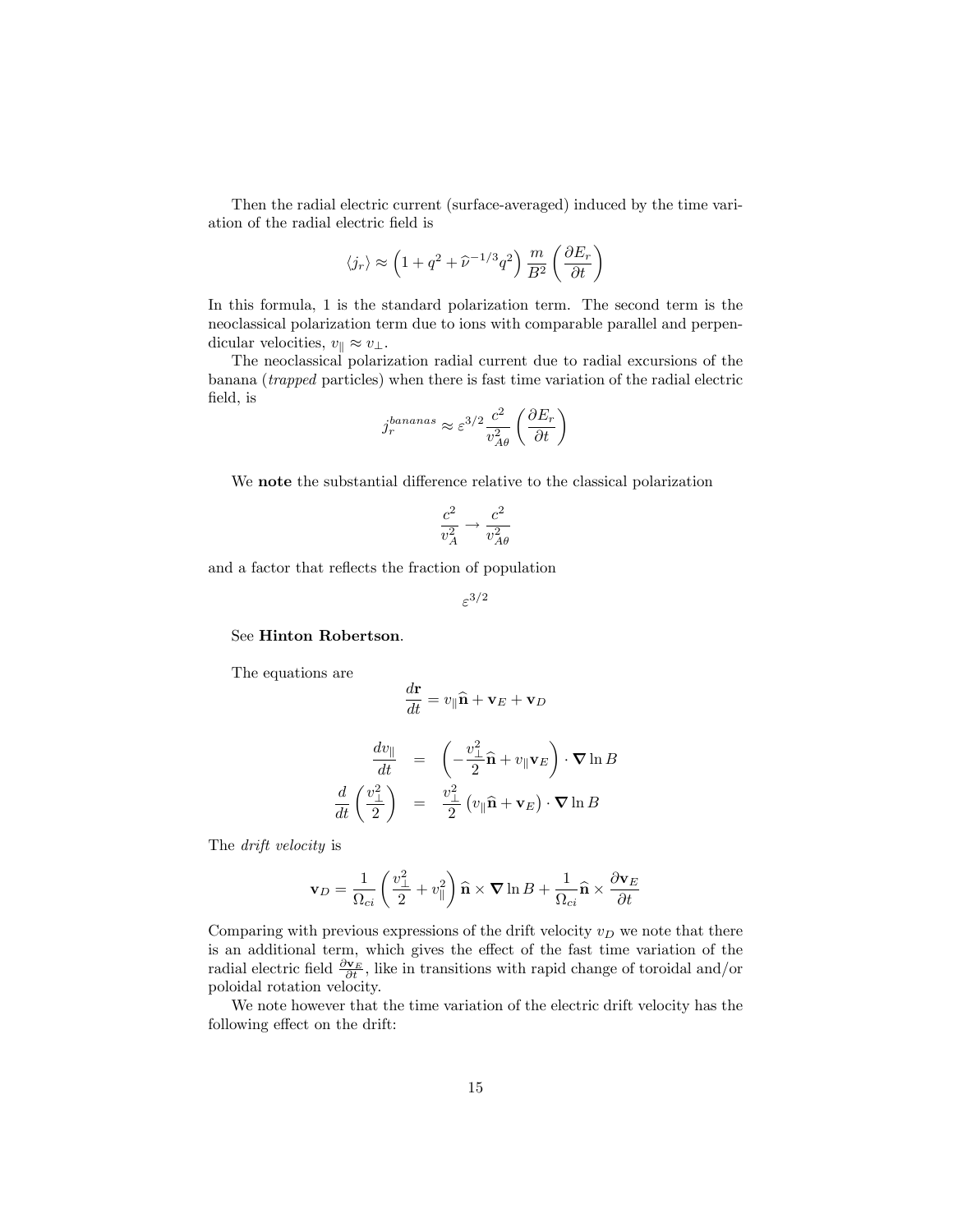we suppose that

$$
\frac{\partial E_r}{\partial t} \sim \widehat{\mathbf{e}}_r
$$

exists due to the polarization effect related to the forced increase of the poloidal velocity

$$
\frac{\partial v_{\theta}}{\partial t} \rightarrow \frac{\partial E_r}{\partial t}
$$

Then  $v_E$  will increase in two possible directions

$$
\frac{\partial \mathbf{v}_E}{\partial t} \sim \frac{1}{B} \left( \frac{\partial E_r}{\partial t} \hat{\mathbf{e}}_r \times \mathbf{B}_{\theta} + \frac{\partial E_r}{\partial t} \hat{\mathbf{e}}_r \times \mathbf{B}_T \right)
$$

Then the terms mentioned by Novakovskii is

$$
\frac{1}{\Omega_{ci}} \mathbf{\hat{n}} \times \frac{\partial \mathbf{v}_E}{\partial t} \quad \sim \quad \frac{1}{\Omega_{ci}} \mathbf{\hat{n}} \times \left( \frac{\partial E_r}{\partial t} \mathbf{\hat{e}}_r \times \mathbf{B}_{\theta} \right) \text{ almost zero} \n+ \frac{1}{\Omega_{ci}} \mathbf{\hat{n}} \times \left( \frac{\partial E_r}{\partial t} \mathbf{\hat{e}}_r \times \mathbf{B}_T \right) \text{ radial}
$$

Therefore none of these contributions is aligned along the toroidal direction, giving a drift of the particle population in the toroidal direction.

It seems that a treatment based on the equations of motion of the particles governed by the invariants

$$
E,\mu
$$

cannot give us a drift of the bananas in the toroidal direction. Here again the drift-kinetic equation is

$$
\frac{\partial f}{\partial t} + \mathbf{v} \cdot \nabla f + \frac{dv_{\parallel}}{dt} \frac{\partial f}{\partial v_{\parallel}} + \frac{d\left(v_{\perp}^{2}/2\right)}{dt} \frac{\partial f}{\partial \left(v_{\perp}^{2}/2\right)} = St\left(f\right)
$$

The paper of Novakovskii wants to solve the problem of decay of poloidal rotation in the plateau regime.

Then the Drift-Kinetic equation is solved by perturbations. Zero  $+$  order  $1 +$  order 2 are necessary.

In the zeroth order

$$
\left(v_{\parallel}\frac{B_{\theta}}{B_{T}} + v_{E}\right)\frac{\partial f_{0}}{r\partial\theta} - St\left(f_{0}\right) = 0
$$

which gives a Maxwellian function *possibly* shifted in the parallel direction by a velocity  $U_0$ .

$$
f_0 = \left(1 - \frac{mv_{\parallel}U_0}{T}\right)f_M
$$

for

$$
f_M = \frac{n}{\left(2\pi T/m\right)^{3/2}} \exp\left[-\frac{m\left(v_{\parallel}^2 + v_{\perp}^2\right)}{2T}\right]
$$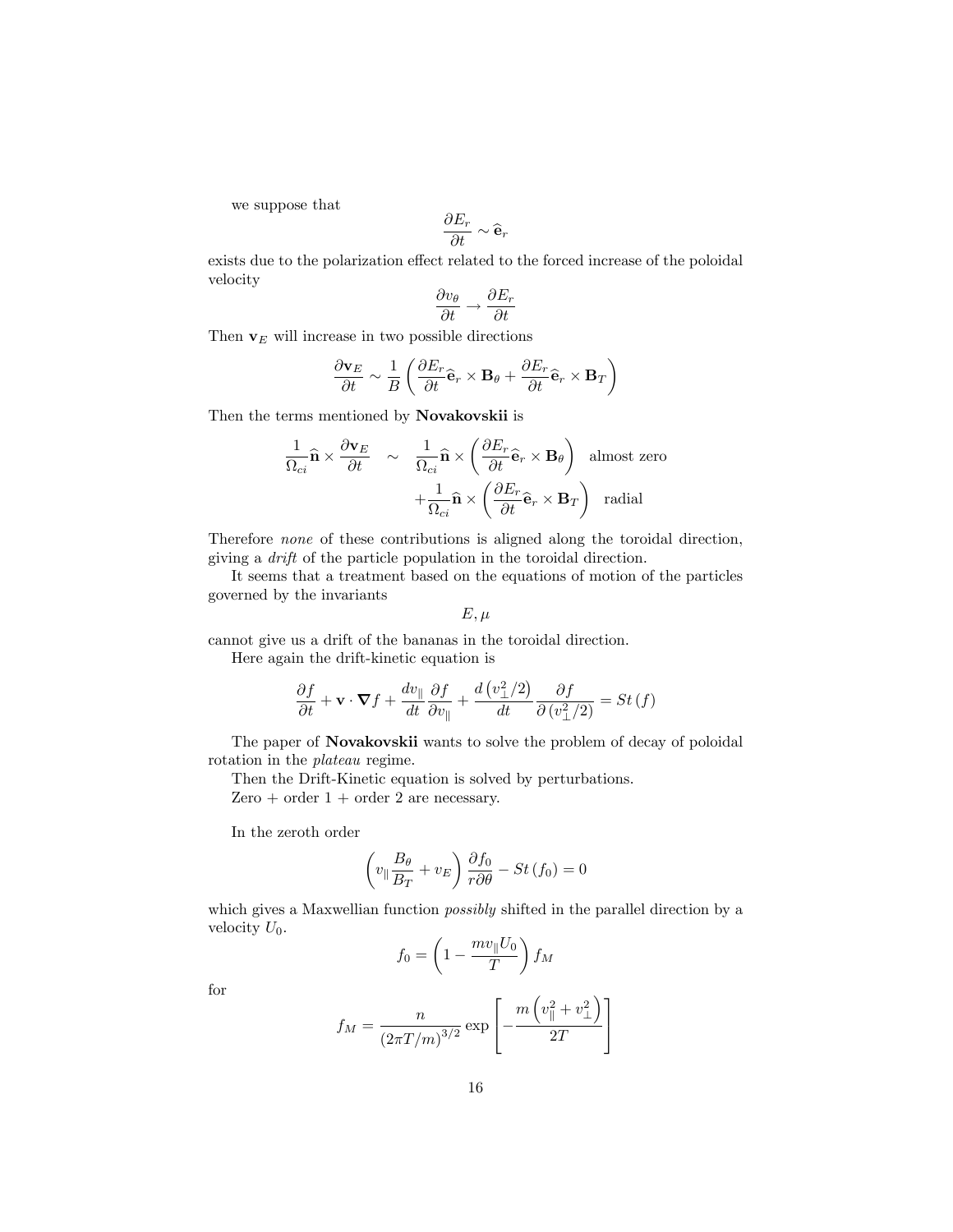#### **NOTE**

We remark the combination

$$
v_{\parallel} \frac{B_{\theta}}{B_{T}} + v_{E}
$$
  
\n
$$
\sim \Theta \left( v_{\parallel} + \frac{v_{E}}{\Theta} \right)
$$
  
\n
$$
\approx 0 \quad \text{(since the paranthesis is } \sim 0\text{)}
$$

The combination  $v_{\parallel} \frac{B_{\theta}}{B_{T}} + v_E$  is the poloidal velocity.

It is composed of the *projection* of the parallel velocity on  $\theta$ , using  $\Theta$ , plus the poloidal velocity due to the radial electric field.

The first term  $\left(v_{\parallel} \frac{B_{\theta}}{B_{T}}+v_{E}\right) \frac{\partial f_{0}}{r \partial \theta}$  is the convection of the distribution function  $f_0$  in the poloidal direction.

It is either veru small or zero.

If it exists, it is balanced by collisions.

#### END

Nothing at this moment suggests there can be a velocity  $U$  in the *parallel* direction, *i.e.* along the magnetic field lines. But the equation for  $f_0$  allows it and since we know it can exist, it is introduced at this point.

Note that the velocity along the magnetic Öeld lines comes from a shift in the parallel particle velocity, as

$$
-\frac{(v_{\parallel} - U_0)^2}{2T/m}
$$
  
= 
$$
-\frac{v_{\parallel}^2}{2T/m} - \frac{2v_{\parallel}U_0}{2T/m} - \frac{U_0^2}{2T/m}
$$

and the last term is much less than 1 since the flow with velocity  $U_0$  is slower than the thermal velocity.

Then a substitution is made for the distribution function to extract a rigid body rotation

$$
f = f_0 + \varepsilon \left(\frac{mv_{\parallel}U_0}{T}\right) f_M
$$

$$
+ \tilde{f}
$$

Then the Drift-kinetic equation to order  $\varepsilon^2$  gives

$$
\frac{\partial \widetilde{f}}{\partial t} + \left(v_E + v_{\parallel} \frac{B_{\theta}}{B_T}\right) \frac{\partial \widetilde{f}}{r \partial \theta} - St\left(\widetilde{f}\right)
$$

$$
= \frac{\sin \theta}{R} \frac{m\left(v_{\parallel}^2 + \frac{v_{\perp}^2}{2}\right)}{T} W f_M
$$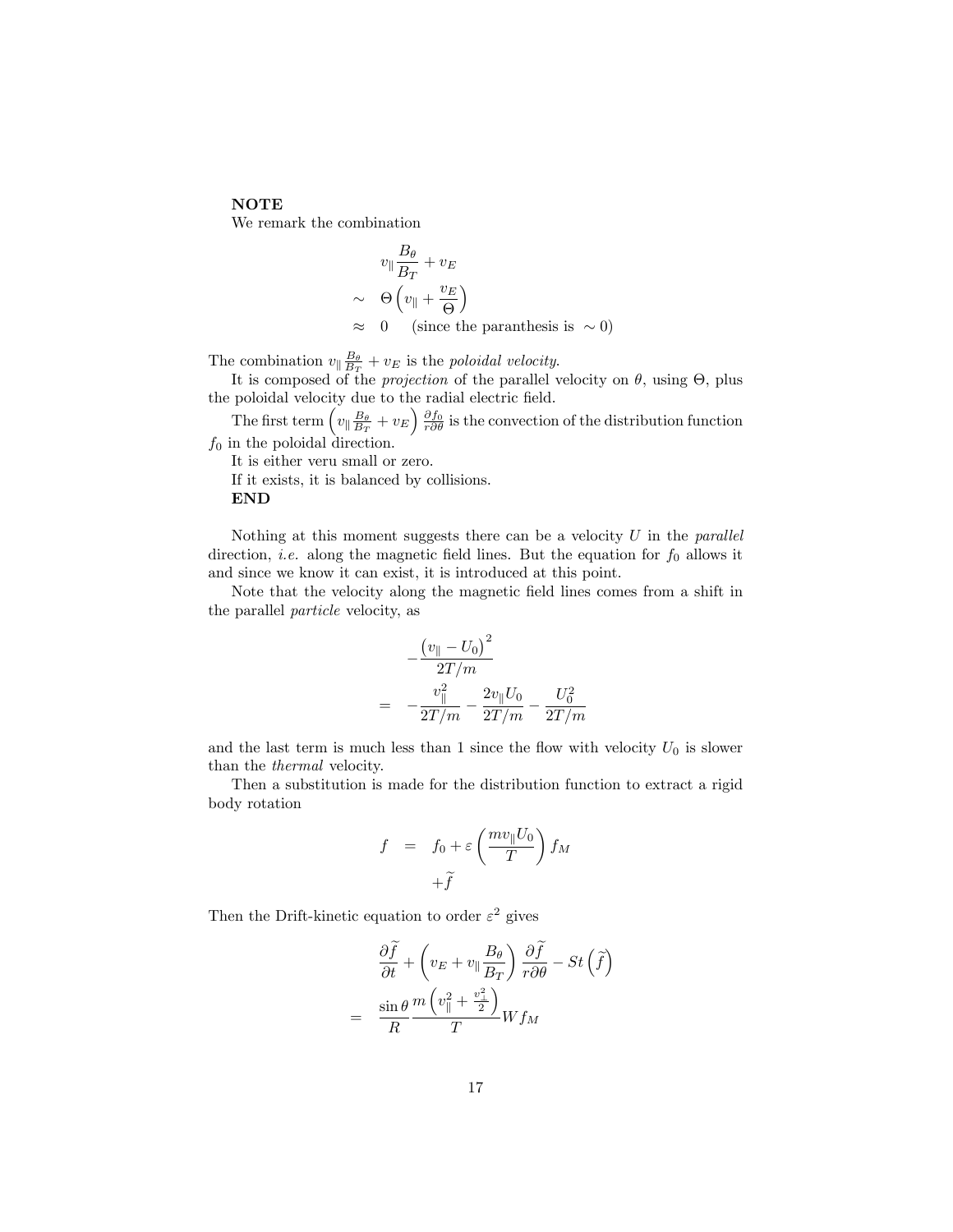where  $W$  is a velocity in the poloidal direction

$$
W = v_E + v_{*n} + U_0 \frac{B_\theta}{B_T}
$$

$$
+ v_{*T} \left[ \frac{m \left( v_\parallel^2 + v_\perp^2 \right)}{2T} - \frac{3}{2} \right]
$$

$$
v_{*n} \equiv \frac{T}{eB} \frac{d}{dr} \ln n
$$
  

$$
v_{*T} \equiv \frac{T}{eB} \frac{d}{dr} \ln T
$$

#### COMMENT

Then W is

 $W =$  poloidal velocity due to the radial electric field +diamagnetic-density velocity (poloidal) +diamagnetic-temperature velocity (poloidal)

+poloidal projection of the parallel flow velocity  $U_0$ 

The term  $\frac{\sin \theta}{R}$  $m\left(v_{\parallel}^2+\frac{v_{\perp}^2}{2}\right)$  $\frac{1}{T} W f_M$  comes from

 $\mathbf{v} \cdot \nabla f_M$ 

and reflects the convective variation of the Maxwellian with the flow velocity that exists in the plasma. The space variation of the Maxwellian  $f_M$  is  $RADIAL$ and the operator  $\nabla$  will be reduced to radial derivative

$$
\nabla \to \frac{\partial}{\partial r} = \frac{d}{dr}
$$

Then which is the plasma velocity that will take advantage of this radial variation of the equilibrium distribution function? It is the particle's drift velocty  $\mathbf{v}_D$ which will act along the minor radius  $v_{Dr}$ .

The term is actually

$$
v_{Dr}\frac{df_M}{dr}
$$

This will become the inhomogeneous term that drives a variation of the distribution function, asking therefore for the existence of a  $f_1$ .

But what can the correction do to balance this radial convective variation of the equilibrium distribution Maxwellian function ?

The correction  $f_1$  actually has variation in the magnetic surface.

It will again be question of a convective variation, which means that there is a poloidal velocity that will advect the function  $f_1$  along its variation.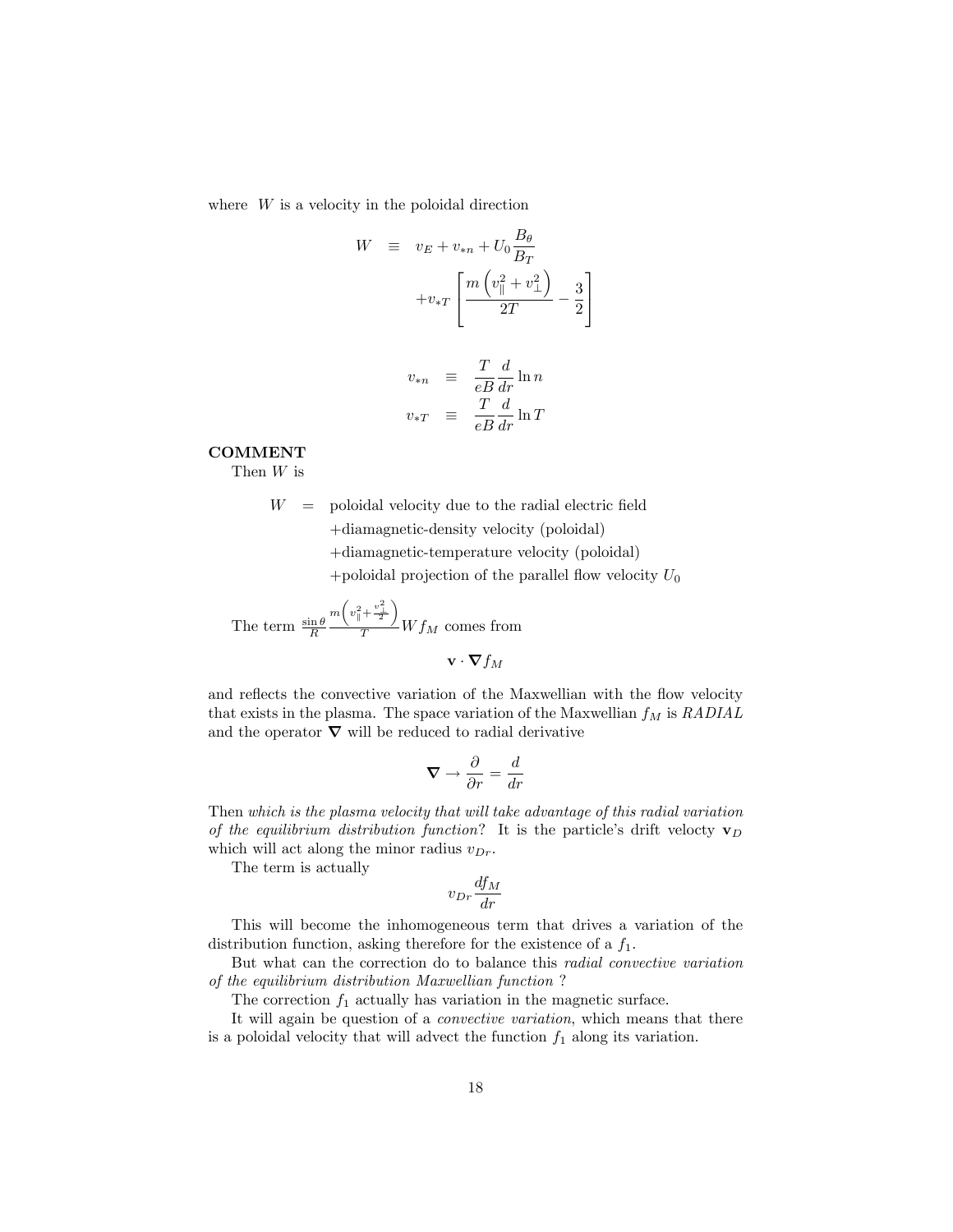This poloidal advection of the correction  $f_1(\theta)$  will compensate for the *radial* variation of the equilibrium distribution function.

The collision operator is adopted as

$$
St(f) = -\nu_{eff}f
$$

$$
\nu_{eff} = \frac{v_{th}^2}{v_{\parallel}^2}\nu_c
$$

Regarding the application of this analysis to the case of a fast time variation of the radial electric field (for fast transients of the poloidal or toroidal rotation) the range of validity is established by Novakovskii et al by choosing

$$
\frac{v_{Th}}{qR} \approx \nu_{eff} \gg \frac{\partial}{\partial t}
$$

which means: the frequency of the *bounce* of the trapped particle,  $v_{Th}/(qR)$ comparable with the frequency of collisions  $\nu_{eff}$  is much higher than the frequency associated to the variation of the radial electric field,  $\partial/\partial t$ . Then during the variation of the radial electric field, which is slow, the trapped particle makes many bounces.

Then a new small parameter has been identified and the distribution function can be expanded in a series. The distribution function is only the correction to the shifted Maxwellian, *i.e.* the function  $\ddot{f}$  and the series is

$$
\widetilde{f} = f_1 + f_2 + \dots
$$

Separately and related this time to the spatial variation of the distribution function, it is *considered* the variation in the magnetic surface, *i.e.* the dependence of the distribution functions  $f_i$  of the *poloidal angle*  $\theta$ :

$$
f_i = \sum_{\sigma = \pm 1} f_{i\sigma} \exp(i\sigma\theta)
$$

Then we get the solution for the first order correction  $f_{1\sigma}$  as

$$
f_{1\sigma} = -\frac{\varepsilon \frac{\left(v_{\perp}^2/2 + v_{\parallel}^2\right)}{2T/m}W}{v_{\parallel} \left(B_{\theta}/B_T\right) + v_E - \iota \sigma \nu_{eff}} f_M
$$

where

$$
\iota=-\frac{1}{q}
$$

note that usually is  $-\frac{2\pi}{\iota} = q$ .

$$
\sigma = \pm 1
$$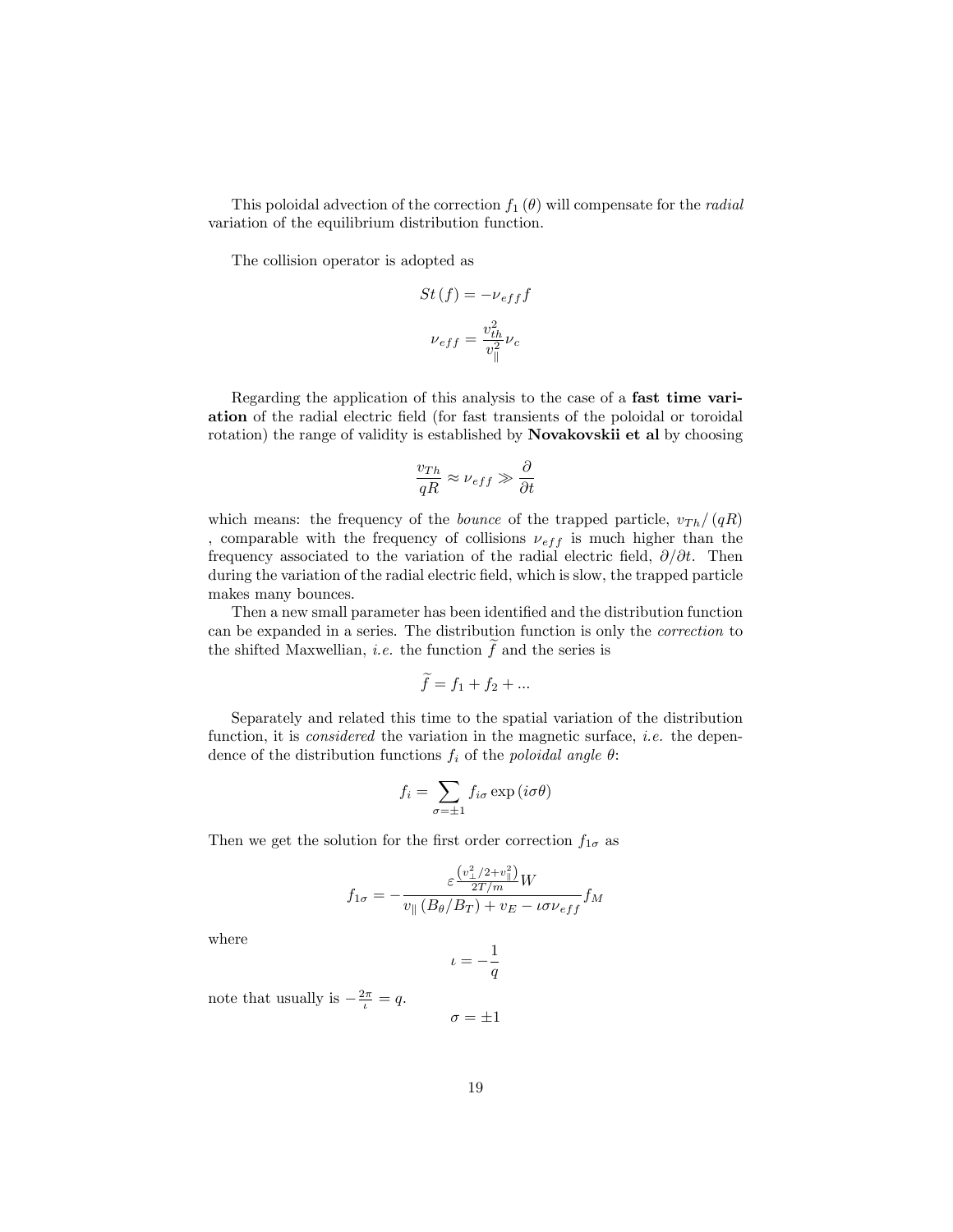NOTE that the denominator

$$
\frac{1}{v_{\parallel} (B_{\theta}/B_T) + v_E - \iota \sigma \nu_{eff}}
$$

is not singular only due to collisions. The collisions prevent the resonance. END.

Using the first order in the small parameter

$$
\frac{\partial/\partial t}{v_{Th}/\left(qR\right)} \ll 1
$$

and the ordering

$$
v_E \ll v_{Th} \frac{B_\theta}{B_T}
$$
  

$$
v_E \ll v_{th} \Theta
$$

the second order contribution to the distribution function  $\tilde{f}$  is obtained from the differential equation

$$
\frac{\partial f_1}{\partial t} + v_{\parallel} \frac{B_{\theta}}{B_T} \frac{\partial f_2}{r \partial \theta} = -\nu_{eff} f_2
$$

(we **note** that  $v_{\parallel} \frac{B_{\theta}}{B_T} = v_{\theta}$ ) from which a solution is obtained

$$
f_{2\sigma} = -\iota \frac{\varepsilon \sigma r \frac{\left(v_{\perp}^2 / 2 + v_{\parallel}^2\right)}{2T/m}}{\left[v_{\parallel} \left(B_{\theta} / B_T\right) - \iota \sigma r \nu_{eff}\right]^2} f_M \frac{\partial v_E}{\partial t}
$$

#### COMMENT

The second order correction is obtained from the balance with the time variation of the first order perturbation, which means

$$
f_2\sim \frac{\partial f_1}{\partial t}
$$

This is because the expression for the first order correction  $f_1$  contains the factor W which was derived from the radial variation of the equilibrium distribution function  $f_0 \sim f_M$ .

The factor  $W$  contains the *electric potential*  $\phi$  that has radial variation

$$
\phi = \phi(r)
$$

BUT it also has a time variation

$$
\phi=\phi\left(r,t\right)
$$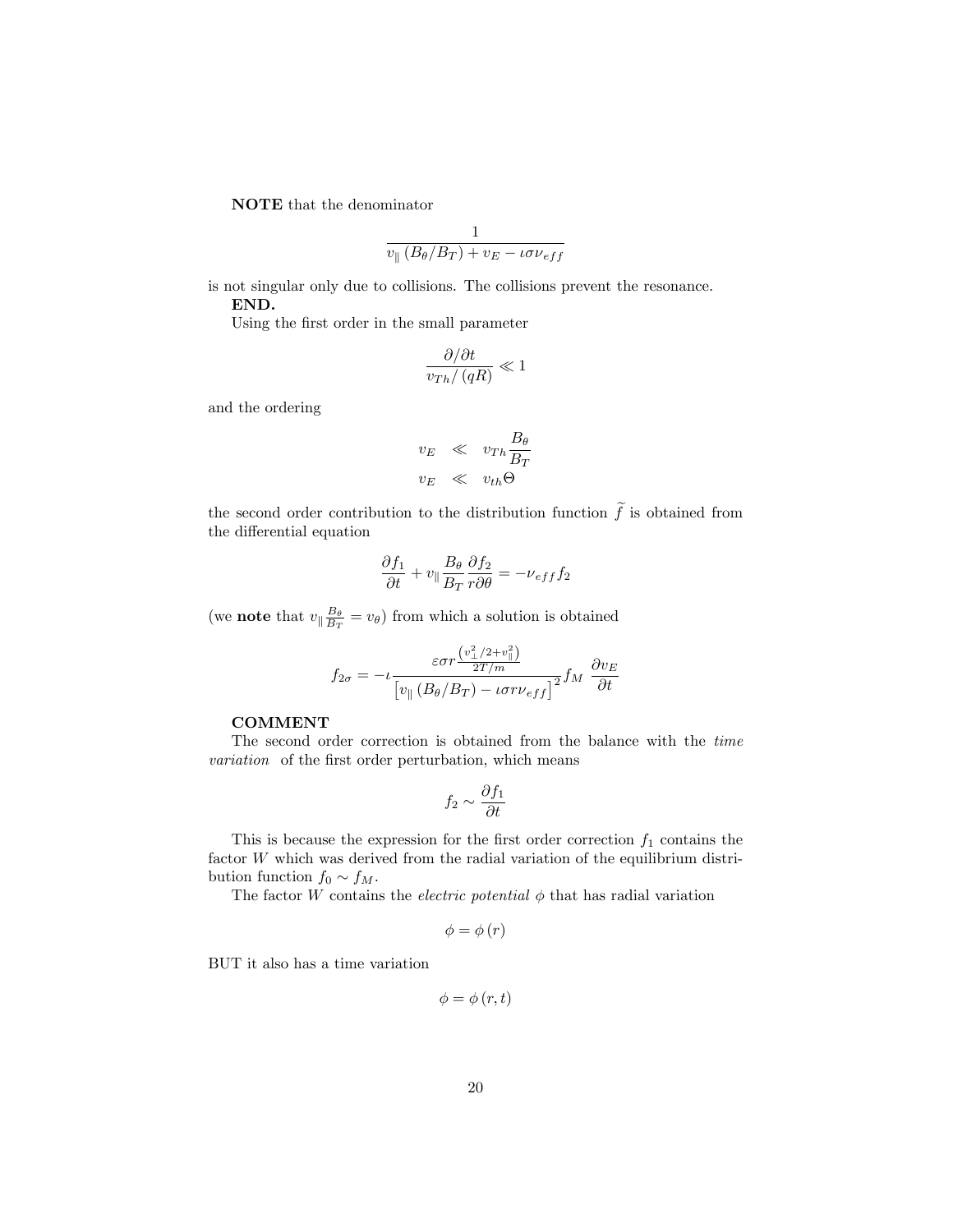since the decay of poloidal rotation consists of the chage of the radial electric field that produces the torque.

torque to stop poloidal rotation

$$
E_r = E_r(t)
$$
  
 
$$
\sim \text{ decay of } v_\theta = \frac{E_r}{B_T}
$$

Here it is substituted

$$
\nu_{eff} \approx \frac{v_{Th}^2}{v_{\parallel}^2} \nu_i
$$

and the second order contribution to the distribution function becomes (omiting the term with  $\cos \theta$ )

$$
f_2 = \frac{\left(\frac{v_{\parallel}}{v_{Th}}\right)^6 - \hat{\nu}^2}{\left[\left(\frac{v_{\parallel}}{v_{Th}}\right)^6 + \hat{\nu}^2\right]^2} \sin \theta \frac{\varepsilon r}{\left(v_{Th} \frac{B_{\theta}}{B_T}\right)^2} \frac{\left(v_{\perp}^2/2 + v_{\parallel}^2\right)}{T/m} \left(\frac{v_{\parallel}}{v_{Th}}\right)^4 f_M \frac{\partial v_E}{\partial t}
$$

where it is noted later

$$
\frac{v_{\parallel}}{v_{Th}}\equiv x
$$

and

$$
\widehat{\nu}\equiv\frac{r}{v_{Th}\frac{B_{\theta}}{B_{T}}}\nu_{i}
$$

which is related to the standard neoclassical collisional parameter  $\nu_*$  by

$$
\hat{\nu} = \varepsilon^{3/2} \nu_*
$$
  
= plateau collisionality parameter

In order to calculate the magnetic damping of the poloidal rotation it is necessary to start from the radial electric current which on a magnetic surface must have the average equal to zero

$$
\langle j_r \rangle = 0
$$

The radial fluxes are considered

$$
\langle nV_r \rangle = \frac{1}{2\pi} \int_0^{2\pi} d^3v \, d\theta \, v_r \left( 1 + \varepsilon \cos \theta \right) \, f
$$

where

$$
d^3v=2\pi dv_{\parallel} d\left(\frac{v_{\perp}^2}{2}\right)
$$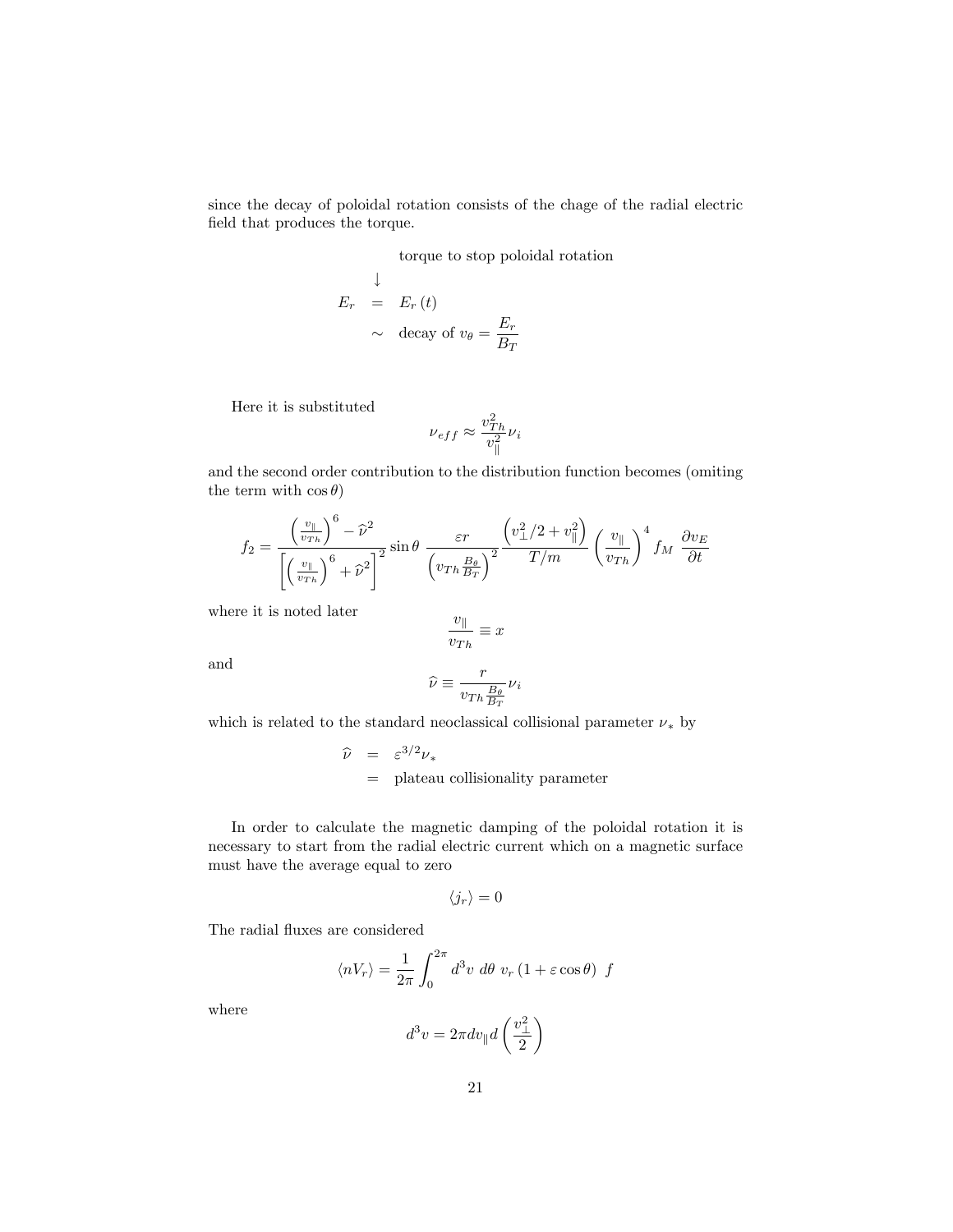The radial component of the particle drift velocity is

$$
v_r = -\frac{1}{\Omega_c} \left( \frac{v_\perp^2}{2} + v_\parallel^2 \right) \frac{\sin \theta}{R} + \frac{1}{\Omega_c} \frac{\partial v_E}{\partial t}
$$

In the integral for the radial particle fluxes one substitutes the *ion* distribution function

$$
f = f_0 + f_1 + f_2 + \dots
$$

the expansion in the small parameter representing the ratio between the characteristic frequency of the variation of the radial electric field and the bounce frequency.

$$
\int d^3v d\theta \left[ f_0 \frac{\partial v_E}{\partial t} - f_2 \left( \frac{v_\perp^2}{2} + v_\parallel^2 \right) \frac{\sin \theta}{R} \right]
$$

$$
= \int d^3v d\theta \ f_1 \left( \frac{v_\perp^2}{2} + v_\parallel^2 \right) \frac{\sin \theta}{R}
$$

If the plateau collision parameter is small

$$
\widehat{\nu}\ll 1
$$

then the distribution function in order 1 can be approximated

$$
f_1 \approx -\pi q \frac{\frac{v_1^2}{2} + v_{\parallel}^2}{T/m} W f_M \delta(v_{\parallel}) \sin \theta
$$

**NOTE** that the most important contribution to the distribution function, *i.e.* 

 $f_1$  comes from the *barely trapped ions*. This means that  $v_{\parallel} \approx 0$ . **End**.

Then the equation for the poloidal velocity becomes

$$
(1+q^2\Lambda)\frac{\partial v_E}{\partial t} = -\nu_{MP}\left(v_E + v_{*n} + U_0 \frac{B_\theta}{B_T} + \frac{3}{2}v_{*T}\right)
$$

where the rate of magnetic pumping damping is

$$
\nu_{MP} = \sqrt{\frac{\pi}{2}} \frac{q v_{Th}}{R}
$$

and

$$
\Lambda = \frac{3}{2} + \Xi \hat{\nu}^{-1/3}
$$

$$
\Xi = \frac{1}{2\pi} \int_{-\infty}^{\infty} dx \ x^4 \frac{x^6 - 1}{(x^6 + 1)^2} \exp\left(-\hat{\nu}^{2/3} \frac{x^2}{2}\right)
$$

 $\Omega$ 

We note the significant difference between the fluid approach and the kinetic one.

In the fluid treatment the objective was to connect the electric current flowing in radial direction (averaged on surface) with the toroidal acceleration of the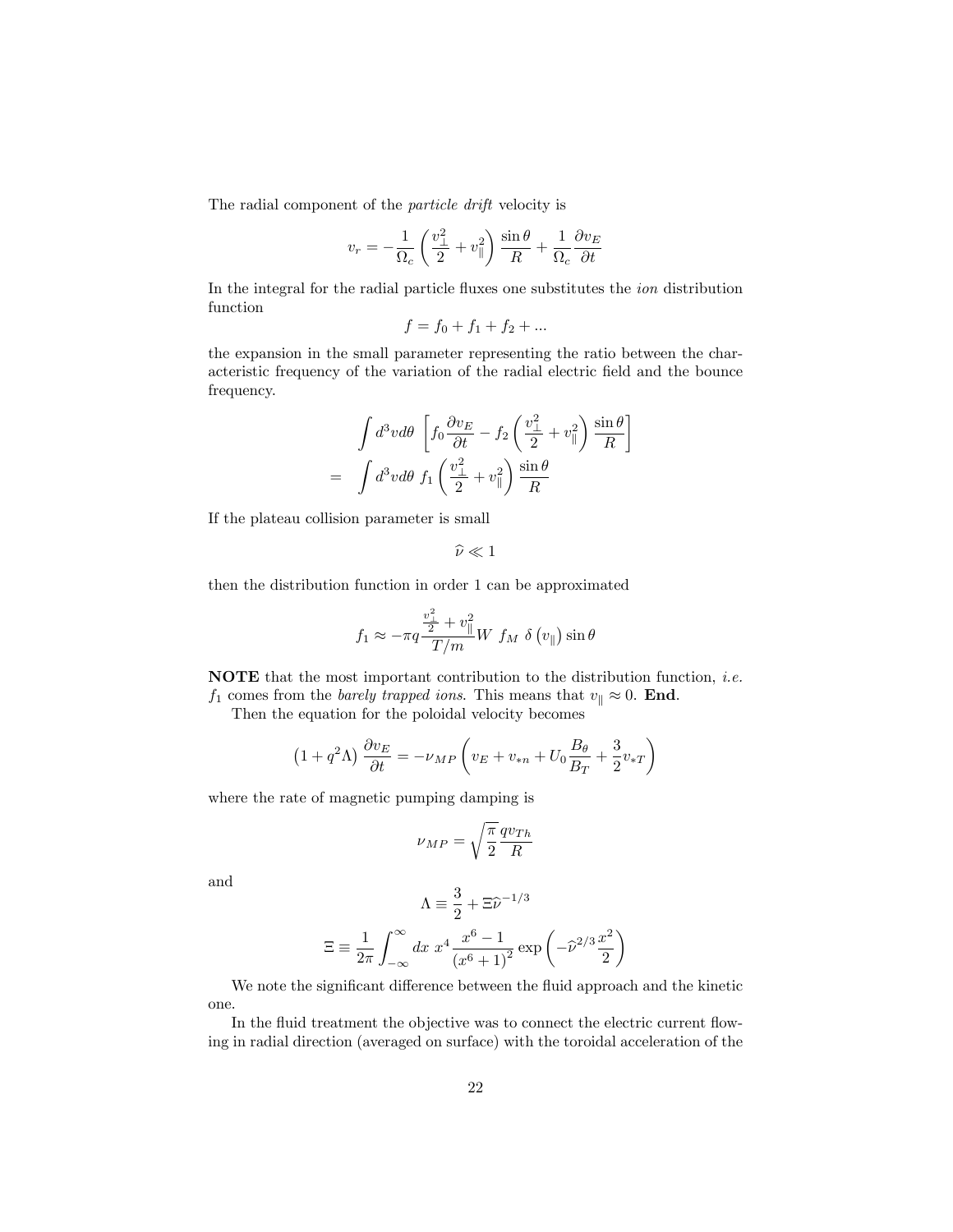plasma. If there is an extrinsic mechanism of charge separation (e.g. at ionization) then the radial current exists and the toroidal flow is saturated  $(\partial/\partial t \rightarrow 0)$ if only the viscosity absorbs the momentum.

In the kinetic treatment of the fast changes (damping) of the poloidal rotation, the radial current (averaged on surface) must be zero. This constraint induces the connection between the convection of the  $\theta$ -dependent distribution function (this reflects the neoclassical drift of particles) and the time variation of the first order distribution function. We obtain an equation for the poloidal velocity. Since no source has been assumed, the equation is of damping.

# 4 The saturation by viscosity friction of the radial polarization field

#### **NOTE**

We compare the result of Fong Hahm

$$
\mathbf{j}_{pol} \approx \frac{16}{3\pi\sqrt{2}} \varepsilon_a^{3/2} \frac{n_i m_i c^2}{B_\theta^2} \frac{\partial \mathbf{E}_r}{\partial t}
$$

or

$$
\mathbf{j}_{pol} \approx \frac{16}{3\pi\sqrt{2}} \ \varepsilon_a^{3/2} \ \frac{c^2}{v_{A\theta}^2} \frac{\partial \mathbf{E}_r}{\partial t}
$$

and Novakovskii Liu Sagdeev Galeev and Novakovskii Liu Sagdeev Rosenbluth. This is for the time evolution of the poloidal rotation generated by the non-ambipolarity of the radial diffusion fluxes of ions (large) and electrons (small)

$$
1.52 \ nmq^2\sqrt{\frac{S}{\varepsilon}}\frac{\partial V_E}{\partial t} = -\frac{F_{\parallel}}{\Theta}
$$

We remind that  $\Theta = \frac{B_{\theta}}{B_T} = \tan$  (small angle made by the line with toroidal direction). Then  $1/\Theta$  is tan (large  $\sim \pi/2$  angle between the line and the poloidal direction)

In the LHS we have the time variation of the momentum carried by the electric velocity. This is a force.

In RHS we have a force which is parallel  $F_{\parallel}$  and is projected on the poloidal direction  $\times \frac{B_T}{B_\theta}$ .

Consider

$$
\begin{split}\n\mathbf{j}_{pol}^{FH} &\approx \frac{16}{3\pi\sqrt{2}} \varepsilon_a^{3/2} \frac{n_i m_i c^2}{B_\theta^2} \frac{\partial \mathbf{E}_r}{\partial t} \\
&= \frac{16}{3\pi\sqrt{2}} \left(\frac{r}{R}\right)^2 \frac{1}{\sqrt{\varepsilon}} \frac{B_T^2}{B_\theta^2} \frac{1}{B_T^2} n_i m_i \frac{\partial V_E}{\partial t} B \\
&\approx \frac{16}{3\pi\sqrt{2}} q^2 \frac{1}{\sqrt{\varepsilon}} \frac{n_i m_i}{B} \frac{\partial V_E}{\partial t} \\
&\approx \frac{1}{B} \times 1.2 n_i m_i q^2 \frac{1}{\sqrt{\varepsilon}} \frac{\partial V_E}{\partial t}\n\end{split}
$$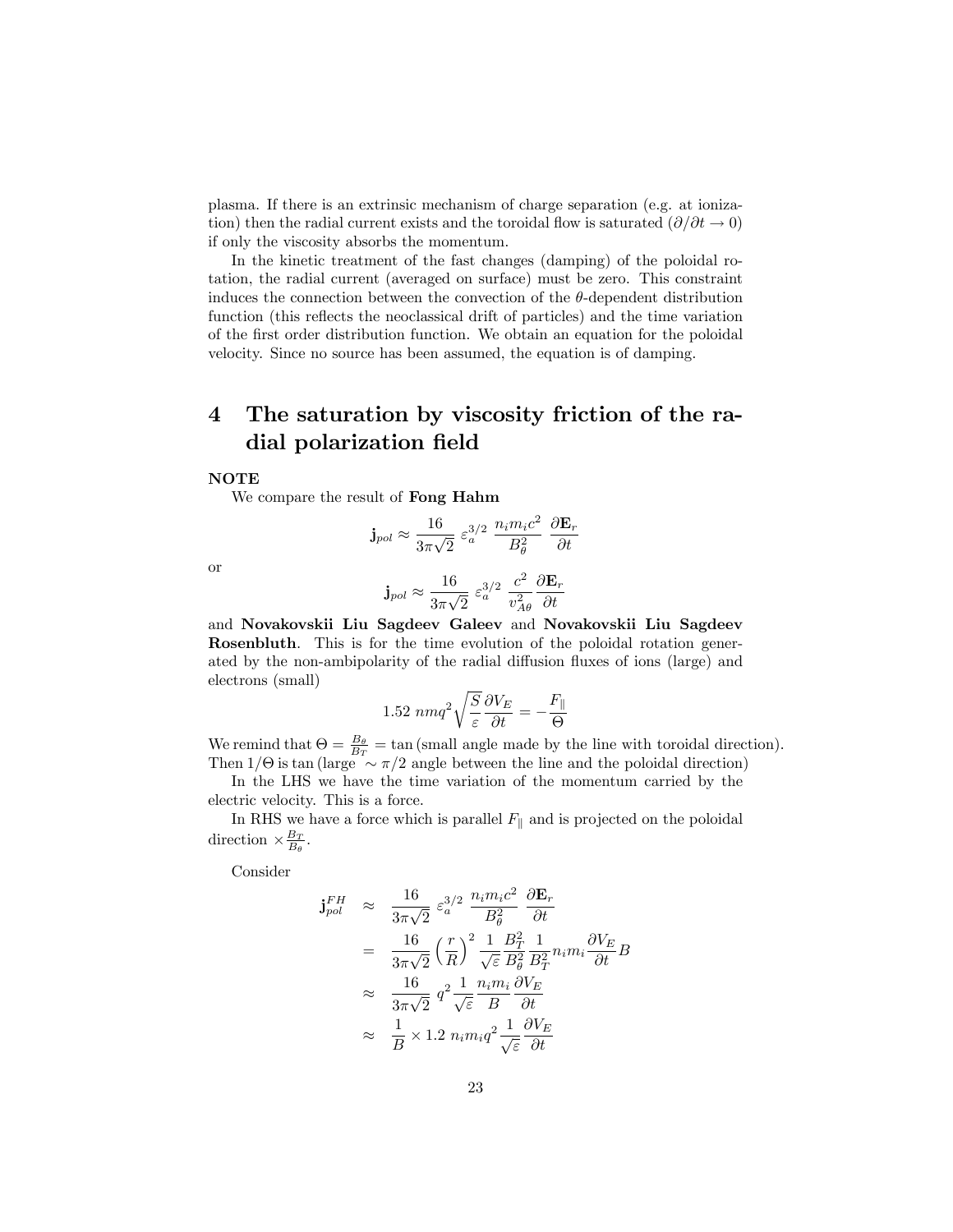If we take the squeezing factor

$$
S\sim 1
$$

then the main parameter content of the two formulas is identical, with only a factor  $1/B$ . We have

$$
\begin{array}{ccc} J_{pol}^{FH} & = & \displaystyle \frac{1}{B} \times \left( - \frac{F_{\parallel}}{\Theta} \right)^{NLSG} \\ & & \sim & \displaystyle \frac{F_{\parallel}}{B_{\theta}} \end{array}
$$

this means, if the type of the formula is

$$
\frac{\widehat{\mathbf{n}}_{\theta}\times\mathbf{F}_{\parallel}}{B_{\theta}}=\text{flux}
$$

that the polarization current is RADIAL.

The formula for the parallel VISCOSITY force is

$$
F_{\parallel} = (\nabla \pi)_{\parallel}
$$
  
= 0.37  $n_i m_i \nu \sqrt{\frac{S}{\varepsilon}} \left[ \frac{V_E}{\Theta} + U_{\parallel} + \frac{1}{\Theta S} (U_p - 1.17 U_T) \right]$   
=  $\frac{1}{\Theta} 0.37 n_i m_i \nu \sqrt{\frac{S}{\varepsilon}} \left[ V_E + \Theta U_{\parallel} + \frac{1}{S} (U_p - 1.17 U_T) \right]$ 

where

$$
U_p = \frac{T/m}{(eB/m)} \frac{d \ln (nT)}{dr}
$$

$$
U_T = \frac{T/m}{(eB/m)} \frac{d \ln T}{dr}
$$

The velocity  $V_E$  is perpendicular on B and the two *diamagnetic* velocities  $U_p$ and  $U_T$  are also perpendicular. Then  $U_{\parallel}$  must be projected using a factor

$$
\frac{1}{\Theta}=\frac{B_T}{B_\theta}
$$

The full equation contains now poloidal rotation velocities and is then projected again on the parallel direction.

END.

# 5 The radial current from NBI ions and from the alpha particles

The NBI ions that are trapped on banana orbits will produce a transient current, as explained. This current is at the origin of the charge separation and therefore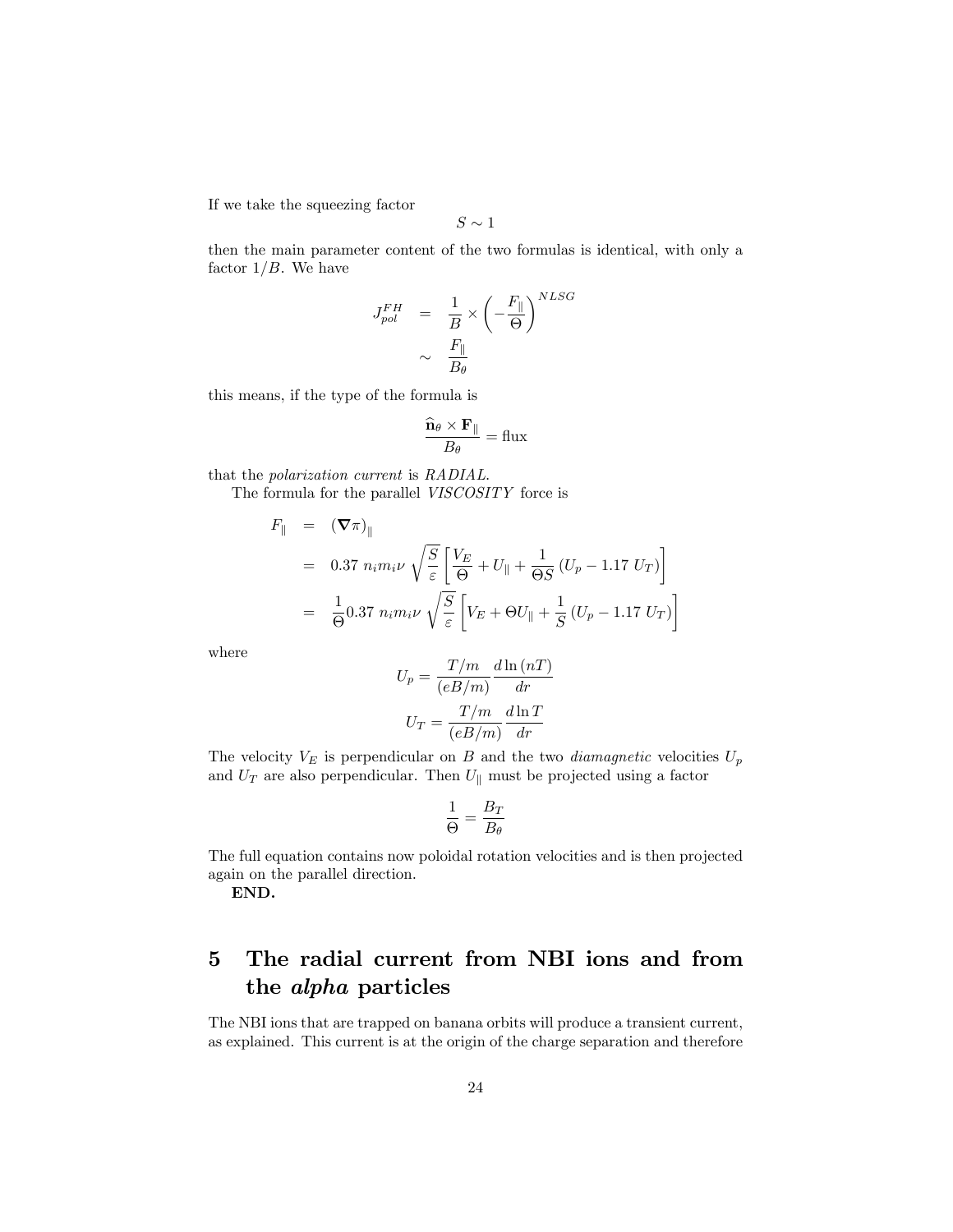of the radial electric field of polarization. This ase ilustrate clearly the problem formulated initially.

The radial current from the NBI ions generates a return current of the bulk ion plasma. The Ampere's law is

$$
0 = \mu_0 \left\langle \left( \mathbf{j}^{return} + \mathbf{j}^{NBI} \right) \cdot \mathbf{\nabla} \psi \right\rangle + \frac{1}{c} \frac{\partial}{\partial t} \left\langle \mathbf{E} \cdot \mathbf{\nabla} \psi \right\rangle
$$

It is well known that this leads to the plasma permitivity

$$
\varepsilon_{\perp}=\varepsilon_0\left(1+\frac{c^2}{v_A^2}\right)
$$

which is much larger than  $\varepsilon_0$ . The term with **E** can be neglected and the equilibrium simply consists of the return current being equal and opposite to the ionization current.

$$
\left\langle \mathbf{j}^{NBI}\!\cdot\!\boldsymbol{\nabla}\psi\right\rangle =-\left\langle \mathbf{j}^{return}\!\cdot\!\boldsymbol{\nabla}\psi\right\rangle
$$

The toroidal momentum conservation

$$
m_i n_i \frac{\partial}{\partial t} \langle R u_{\varphi} \rangle = - \langle R \hat{\mathbf{e}}_{\varphi} \cdot (\mathbf{\nabla} \cdot \boldsymbol{\pi}_i) \rangle - \langle \mathbf{j}^{return} \cdot \mathbf{\nabla} \psi \rangle - \langle R \hat{\mathbf{e}}_{\varphi} \cdot \mathbf{F}_{\alpha e} \rangle
$$

As shown in the fluid treatment

$$
\left\langle \mathbf{j}_{\alpha}^{friction} \cdot \mathbf{\nabla} \psi \right\rangle = -\left\langle R \hat{\mathbf{e}}_{\varphi} \cdot \mathbf{F}^{(1)}_{\alpha e} \right\rangle
$$

with (1) having the meaning of the force calculated with the first order kinetic function. Part of the second and the third term cancel. What remains is part of the second term, but with the current generated by the NBI ions (transient)

$$
\langle \mathbf{j}^{transit} \cdot \mathbf{\nabla} \psi \rangle = - |e| I^2 \frac{v_0^2}{2} \mathcal{I} \frac{\partial}{\partial \psi} \left[ \dot{n} \left( \psi, 0 \right) e^{-2 \nu_s t} \right]
$$

and after calculation of  $\mathcal{I},$ 

$$
\langle \mathbf{j}^{transit} \cdot \mathbf{\nabla} \psi \rangle = -0.54 \times \varepsilon^{3/2} |e| I^2 \frac{v_0^2}{\Omega_{ci}^2} \frac{\partial}{\partial \psi} \left[ \dot{n} \left( \psi, 0 \right) e^{-2\nu_s t} \right]
$$

It is used the approximation

$$
\langle R \widehat{\mathbf{e}}_{\varphi} \cdot \left( \boldsymbol{\nabla} \cdot \boldsymbol{\pi}_{i} \right) \rangle = \frac{m_{i} n_{i} \langle R u_{\varphi} \rangle}{\tau_{\varphi}}
$$

and the solution is obtained after integration on time

$$
\langle R u_{\varphi} \rangle = C \frac{\partial}{\partial \psi} \left\{ \frac{\exp(-2\nu_s t) - \exp\left(-\frac{t}{\tau_{\varphi}}\right)}{\frac{1}{\tau_{\varphi}} - 2\nu_s} n_{\alpha} \left(\psi, 0\right) \right\}
$$

with  $C$  a constant.

A viscosity  $\nu_s$  has been introduced to represent the decay of the velocity of NBI ions (Rosenbluth Hinton). We note that the result is the toroidal velocity decays together with the NBI ions velocity.